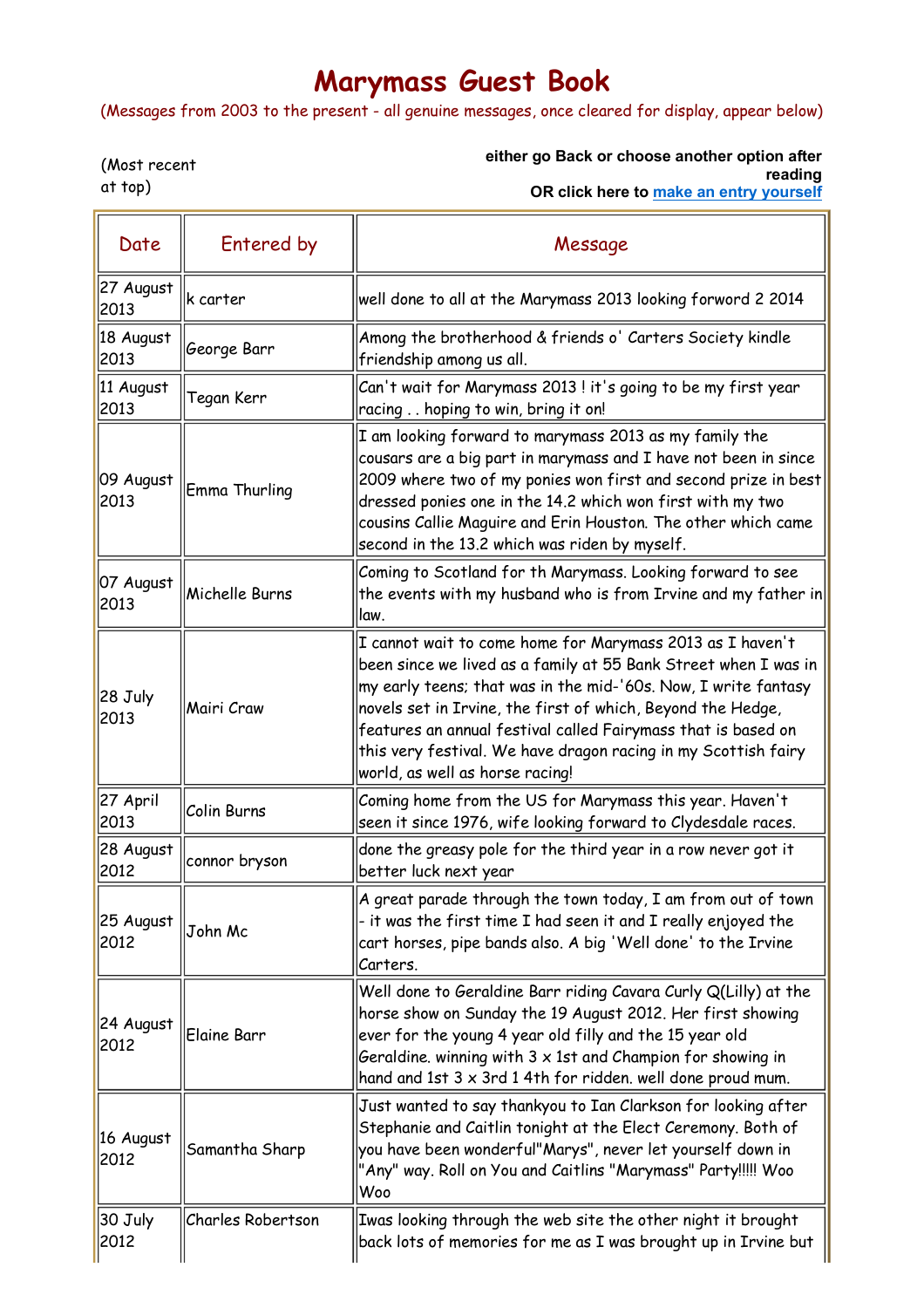|                        |                    | moved away in 1979,I do try to get home as often as I can<br>especially during Marymass as this holds a special place for me,<br>as my family was involved in the horse side of things and my dad $\parallel$<br>was one of thhe burgh Halbiders he served the town for<br>approximatley 20 years ,I found a photo of the three of them<br>there names were John Doole [Town Clerk]David Dunlop[ Burgh<br>Forman] and George Robertson[ Transport foreman]If you are<br>interested in the photo[Taken 1970] could you please get in<br>touch with me and it would be my pleasure to send it to you so<br>as it could be entered on your site. Thank You hope to here from<br>you soon                                                                                                                                                                                                                                                                                            |
|------------------------|--------------------|----------------------------------------------------------------------------------------------------------------------------------------------------------------------------------------------------------------------------------------------------------------------------------------------------------------------------------------------------------------------------------------------------------------------------------------------------------------------------------------------------------------------------------------------------------------------------------------------------------------------------------------------------------------------------------------------------------------------------------------------------------------------------------------------------------------------------------------------------------------------------------------------------------------------------------------------------------------------------------|
| 28 June<br>2012        | stan g             | Marymass used to be a great social event where families met,<br>sat on the moor watchin the races, gettin a good drink into<br>them, causing no hassle - these days are now gone caused by a<br>certain few overstepping the mark and spoiling this for<br>everyone. I'm afraid to say that it hasn't got the same appetite<br>for most people now although i don't mean to be doom and<br>gloom, personally i love it, but it's the horse racing part i am<br>most involved in where most people don't know, but some of<br>these jockeys are top notch - in fact this year a certain darren<br>egan was racing at royal ascot in front of the queen, most folk<br>just think these races are fixed and mickey mouse horses and<br>jockeys, but you are a million percent wrong, these races are<br>special in the marymass event list and should be promoted<br>more, and made use of what we have at our disposal before the<br>parade dwindles down to becoming a non event. |
| 19 June<br>2012        | Elizabeth Westwood | Left Irvine in 1980 to live in Wolverhampton, really enjoyed<br>looking through the site, brought back loads of memories from<br>my childhood My Uncle Norrie McQueen was a past Fiscal and<br>my cousin Stuart Innes was a paig, My two uncles Norman and<br>Billy Innes were always involved for as long as I can remember<br>and we always got into the paddock on Marymass Saturday to<br>see the horses, Happy Days :)                                                                                                                                                                                                                                                                                                                                                                                                                                                                                                                                                      |
| 19<br>February<br>2012 | Colin Burns        | Enjoyed the site. Left Irvine in 1976 with plenty of good<br>memories of Marymass. Sister born Marymass Saturday 1962.<br>Looking forward to bringing my wife to experince the races.                                                                                                                                                                                                                                                                                                                                                                                                                                                                                                                                                                                                                                                                                                                                                                                            |
| 08<br>January<br>2012  | Peter Sharp        | Just want to say a big thanks to Ian Clarkson and the Carters<br>for taking care of the girls tonight at the annual Marymass<br>Ceilidh. So proud of Stephanie and Caitlin - you never let us<br>down.                                                                                                                                                                                                                                                                                                                                                                                                                                                                                                                                                                                                                                                                                                                                                                           |
| 19 August<br>2011      | susan wilson       | Well it is the night before the big day and i would like to wish<br>my daughter Chloe Wilson the very best of luck for tomorrow.<br>You have made us all so proud. Good luck to the other girls,<br>Ellie, Caitlin-Jay, Stephanie and not forgetting our Queen<br>Alanna! xxx                                                                                                                                                                                                                                                                                                                                                                                                                                                                                                                                                                                                                                                                                                    |
| 12 August<br>2011      | susan wilson       | Congratulations to Danny Kerr who was elected Captain of the<br>Carters Society last night. The girls all looked lovely at their<br>Sashing, cant wait now till Marymass Sat!                                                                                                                                                                                                                                                                                                                                                                                                                                                                                                                                                                                                                                                                                                                                                                                                    |
| 09 August<br>2011      | connor bryson      | canny wait tae dae the greasy pole :)                                                                                                                                                                                                                                                                                                                                                                                                                                                                                                                                                                                                                                                                                                                                                                                                                                                                                                                                            |
| 01 August<br>2011      | melanie gracie     | This year will be my 1st Marymass as im visiting family in irvine<br>that week, really looking forward to it, I live in Ipswich england<br>but am scottish through & through, all my family were mostly                                                                                                                                                                                                                                                                                                                                                                                                                                                                                                                                                                                                                                                                                                                                                                          |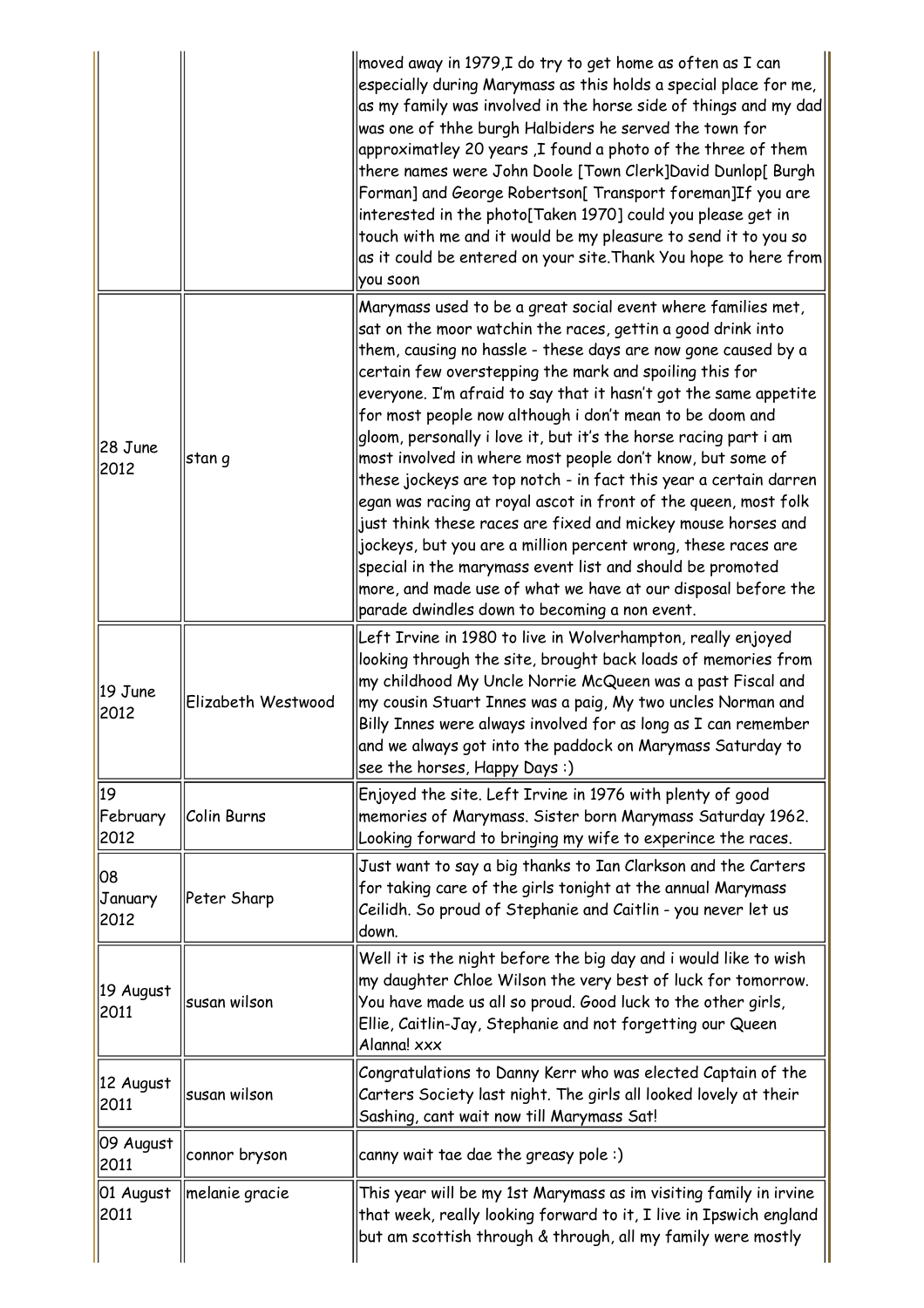|                       |                          | from New Cumnock so cant wait too visit again, my brother is<br>flying in from Norway too and will be his 1st time visiting<br>Scotland to meet family for the 1st time ! we're so excited and<br>so looking forward to our 1st Marymass x                                                                                                                                                                                                                                                                                                                           |
|-----------------------|--------------------------|----------------------------------------------------------------------------------------------------------------------------------------------------------------------------------------------------------------------------------------------------------------------------------------------------------------------------------------------------------------------------------------------------------------------------------------------------------------------------------------------------------------------------------------------------------------------|
| $31$ July<br>2011     | Peter Sharp              | Well done Stephanie, Mum, Megan, Nana, Pop and I really proud<br>of you. Cannot wait to see you and the girls all dressed up on<br>the day!                                                                                                                                                                                                                                                                                                                                                                                                                          |
| 08 July<br>2011       | İsusan wilson            | Many Congratulations to my daughter Chloe Wilson, Marymass<br>Mary 2011! Well Done to all the girls, it will be extra special<br>canny wait!!                                                                                                                                                                                                                                                                                                                                                                                                                        |
| 22 June<br>2011       | Gerald Frew              | What a disappointment for the earliest Queen Anne Mercer<br>and her Mary's who were pushed right to the back of the<br>seating arrangements at the Townshouse. The principal guests<br>could hardly to be seen.I know of some who will not be back !<br>Who took up the front rows officials and councillors and<br>their guests. I used to love Marymass and all it stood for but do<br>not like what it seems to have become.                                                                                                                                      |
| 06 April<br>2011      | Paul Weeks               | left irvine 36 years ago lived opp the moor great memories of m<br>mass as a kid the winton rd boys up the greasy pole etc                                                                                                                                                                                                                                                                                                                                                                                                                                           |
| 03<br>October<br>2010 | Susan Paterson           | I attended Marymass for the first time this year, i thouroughly<br>enjoyed it thanks to Gordon and all his family and friends. I will<br>definitely be back next year.                                                                                                                                                                                                                                                                                                                                                                                               |
| 04<br>2010            | September  connor bryson | a done the greasy diny get it but next year its mine                                                                                                                                                                                                                                                                                                                                                                                                                                                                                                                 |
| 25 August<br>2010     | terry march              | well done to all who participated and turned out in the streets<br>to make this a very spectacular event yet again this is such a<br>great day and long may it continue six of us come up from<br>london every year and always look forward to marymass we are<br>booked up again for next year a special thank you goes to ANDY<br>TREMBLE and CARMEN at the harbourside hotel for making us<br>all very welcome see you next august …all new and old<br>friends terry and the boys.                                                                                |
| 24 August<br>2010     | Marie Claude             | Marymass Festival est une fête extraordinaire. Merci à tous<br>ceux qui se sont impliqués dans l'organisation. Meilleurs<br>souvenirs de Voisins-Le-Bretonneux (France)!                                                                                                                                                                                                                                                                                                                                                                                             |
| 22 August<br>2010     | Lauren Adams             | marymass has gone for another year it was good this year<br>shame the firestarter wasnt open but everything else was great<br>the parade and everything cant wait till next yeer x                                                                                                                                                                                                                                                                                                                                                                                   |
| 19 August<br>2010     | Ex Captain A Tremble     | I can confirm that I have 111 acceptances for former Marymass<br>Queens and Maries for this years Reunion. They will be joining<br>parade at Townshouse. This will be spectacular. Oldest Mary<br>1936 Miss Anna Smith. Oldest Queen 1947 Miss Anne Mercer.<br>Let's give them all a big Marymass Cheer. Watch out for<br>wonderful floats at back of parade, joining at 1100 Turf Corner.<br>Good entry for racing. This years parade will be in the top 5<br>ever. Big Thank you to all Committee & Cairters who have<br>helped this year. Ex Captain Andy Tremble |
| 19 August<br>2010     | Gillian Macfarlane       | Well only 2 days to go until another Marymass, what can I say<br>about Marymass. I have stayed in Irvine all my life and this is<br>definitely the highlight of the year. In our household it has<br>always been a big family occasion. We all get together for rolls                                                                                                                                                                                                                                                                                                |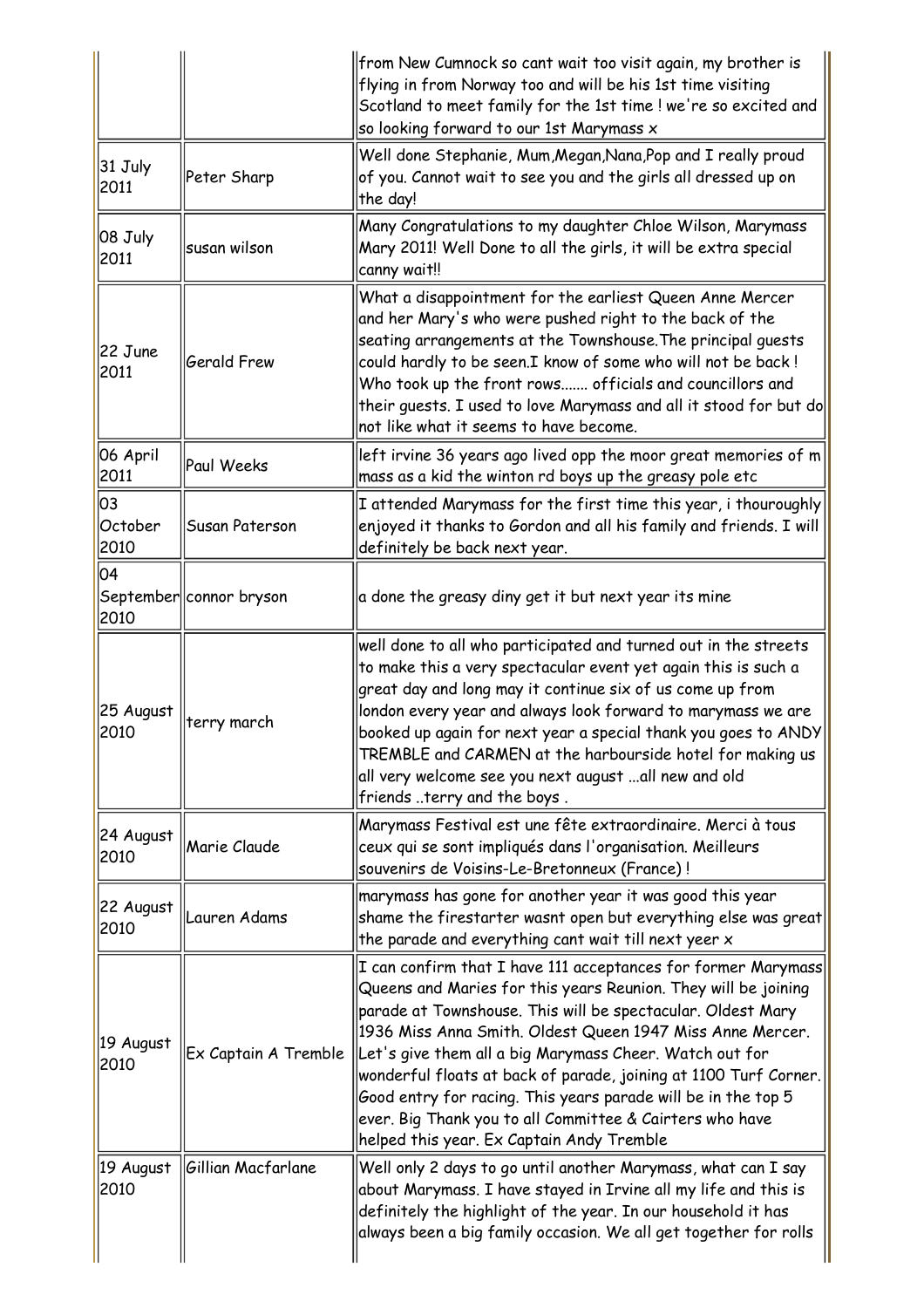|                             |                     | and sausage in the morning, watch the parade at Thornhouse<br>Avenue, head down to the Porthead and watch the crowning,<br>back home for some lunch then out to the Moor for the races<br>and the shows. My son who is in the RAF is well chuffed as he is<br>coming home on Friday and will be here for Marymass. This<br>really is a great day and I hope the rain stays away. I would like<br>to thank everyone who puts this event together and would like<br>to wish the 2010 Marymass Queen and her Marys all the very<br>best.                                                                                                      |
|-----------------------------|---------------------|--------------------------------------------------------------------------------------------------------------------------------------------------------------------------------------------------------------------------------------------------------------------------------------------------------------------------------------------------------------------------------------------------------------------------------------------------------------------------------------------------------------------------------------------------------------------------------------------------------------------------------------------|
| 17 August<br>2010           | Susan Wilson        | Well here's to another fantastic Marymass! Lets hope the sun<br>shines down on us. I love Marymass and everything that goes<br>with it. My family have always celebrated the festival and my<br>daughter is carrying on the tradition of dancing in the parade.<br>Im chair of the local Co-operative area comm and for the past 7<br>years we have sponsored some part of the festival. Lets hope<br>this year is no different and I have a fantastic day. Well done<br>Danny on being elected again as Captain, you do a fine job! And<br>Garry you have stressed me out this year!!! Only kidding. See<br>you all out the moor on Sat!! |
| 17 August<br>2010           | Jack Crichton       | Born in 1946 at the top of Hill St. I Consider myself a bona fide<br>Irvineite. Now live since 1972 on the outskirts of Toronto Can.<br>with my wife Eleanor. Have a married 28 yr old son. First time<br>on your site and I see your Aug4/10 message entry from Gerald<br>Frew whoes wife Betty is my cousin. Great that you are keeping<br>this event alive world wide.I really looked forward to the<br>fair. Was quite proud to watch my uncle Archie McAllister when<br>he was captain.Also 1965 queen Elizabeth Chalmers was in my<br>class at either Bank St or Irvine Royal. Great memories.                                       |
| 14 August<br>2010           | <b>Kate Dalton</b>  | I was at the Gala Day today. I have enjoyed this fun day for<br>many years and was surprised that Mr Kerr didn't show his<br>appreciation to the waiting crowd by saying a few words.                                                                                                                                                                                                                                                                                                                                                                                                                                                      |
| 14 August<br>2010           | Michelle Aitkenhead | Marymass is a great time of the year, which brings the whole of<br>Irvine together. I hope this year is as great as the rest.<br>Congrats to all Past Marymass Queens and Mary's. My kids have<br>enjoyed Marymass every year and r looking forward to it again<br>this year. I hope the sun shines for Vicky and the other girls<br>and the have a wicked time.                                                                                                                                                                                                                                                                           |
| 04 August<br>2010           | Hugh Gerald Frew    | My wife the former Betty Macnab, a Mary away back in 1947 is<br>looking forward to her visit to Irvine for the celebrations on<br>August 21st. Being away from Irvine since 1966 she hopes to<br>meet many of the older long time Irvine residents that may<br>remember her and of course her Queen and the other Marys<br>from 1947 and the years around that. Her day in 1947 was<br>blessed with great weather fortunately, as her coach was open.<br>She hopes that 2010 will be blessed with a fabulous day for all<br>locals and the many visitors that come for the celebrations.                                                   |
| 26 July<br>2010             | vicky burns         | I would like to say thanks for picking me as marymass queen<br>2010. I can't wait til it all begins:) p.s. thanks for the best<br>wishes comment claire williamson:)x                                                                                                                                                                                                                                                                                                                                                                                                                                                                      |
| $ 10 \text{ July} $<br>2010 | william             | i moved down south for 20 yrs, came back up a few years ago,<br>and it seems marymass day has lost its sparkle, i am aware that<br>we have events leading upto which are fantastic but on the<br>actual day i was hoping that, we could bring in some family fun<br>again, lets face it onc e the procession is done, there is little to                                                                                                                                                                                                                                                                                                   |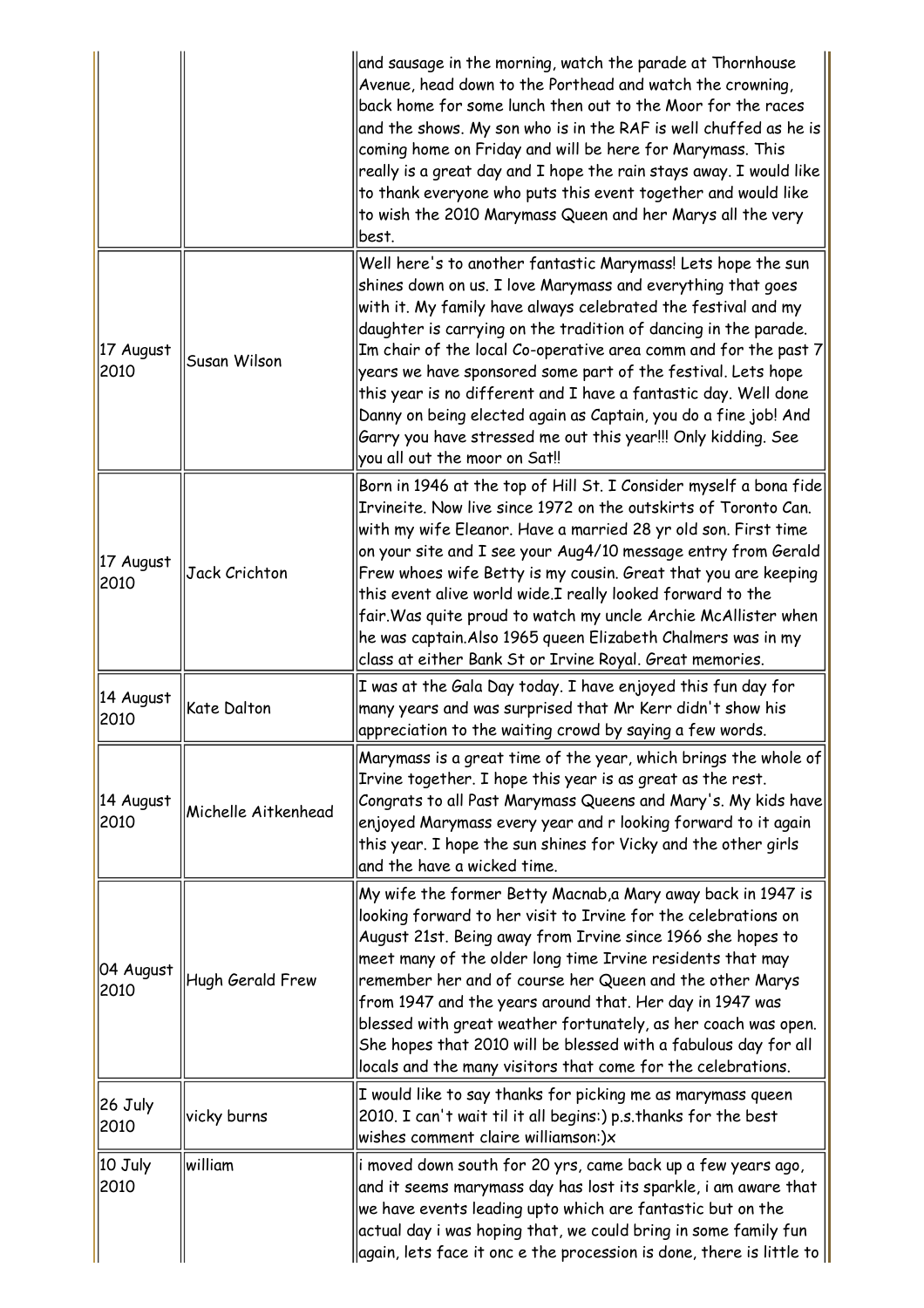|                        |                                | do, stalls take 10 mins, and they are all the same, funfair is<br>good, but can be expensive, so familys need more things to do<br>and i am sure, if there was more to do , especially this year, the<br>fun and enjoyment factor for all would be back. proposal would<br>be look at other events, what about having a dog show, horse<br>jumping, tug of war, football, maybe someone parchuting in,<br>something different, bouncy castles, boot sale with no cars not<br>enough space, so many things could be brought in, what do you<br>all think                                                                                                                                                  |
|------------------------|--------------------------------|----------------------------------------------------------------------------------------------------------------------------------------------------------------------------------------------------------------------------------------------------------------------------------------------------------------------------------------------------------------------------------------------------------------------------------------------------------------------------------------------------------------------------------------------------------------------------------------------------------------------------------------------------------------------------------------------------------|
| 06 July<br>2010        | <b>Claire Williamson</b>       | Hellooo Just wanted To Say Congratulations To Vicky Burns<br>(Queen - One Of the awsomest friends I'll Ever Have) Will Be<br>watching You On Marymass Saturday And Wishing You All the<br>best! Hope You Have A Great Time And Enjoy The memories<br>you'll have of it!! Love Yooooou Sooo Much!! Claire xxx                                                                                                                                                                                                                                                                                                                                                                                             |
| 26 June<br>2010        | terry march                    | hi guys we are looking forward to coming up to marymass again<br>in august and meeting up with a few old friends we have made<br>along the way[since 1984] get the beers ready boys !!!we would<br>like to thank ANDY TREMBLE for being not only a good host<br>but we would like to think a good friend to all of us who travel<br>up from LONDINIUMevery year and also thank everybody<br>involved in putting on such a magnificent weekend of fun and<br>pageantry hope the weather is nice and everyone enjoys<br>themselves and to see all the usual suspects in the DELTA you<br>know who you are !!! heres to MARYMASS<br>AGAIN terry, woody, cuddles jeff, jim and titchmarshthe<br>london crew. |
| 25 June<br>2010        | Anne Marie Hunter              | I would like to thank the Carters for Remembering our Amazing<br>Uncle Alex Burns! "GOD BROKE OUR HEARTS TO PROVE TO<br>US THAT HE ONLY TAKES THE BEST!!!!" God Bless you Uncle<br>Alex you may be gone but you will NEVER be forgotten!!!! Love<br>always Anne Marie & John Hunter in Canada.                                                                                                                                                                                                                                                                                                                                                                                                           |
| 05 June<br>2010        | <b>Irene Inglis</b>            | August 1984 captain Bert Gibson . I was Tranent Carters Lass<br>1983 and i was invited through to the marymass festival and<br>had one of the best days of my life . i walked the parade on the<br>saturday watched the races in the afternoon .But i think the<br>best was watching the horses get all decorated up from the<br>friday night through to saturday morning . i still have all my<br>picture i took. Im going to try and get through this august with<br>my husband and mum to watch the parade.                                                                                                                                                                                           |
| 25<br>February<br>2010 | louise mckean-bouton           | i was brought up in irvine i lived there until 1984 and then<br>moved to the usa i have been back a few time for marymass and<br>brought my children over as well to see it i look forward to the<br>photos on the years that im unable to get back to enjoy it keep<br>up the good work so all expats can enjoy your site                                                                                                                                                                                                                                                                                                                                                                               |
| 24<br>December<br>2009 | ex cpt. ANDY<br><b>TREMBLE</b> | Spent last hour browsing site, brilliant. Excellent job, Mr<br>webmaster. Message to Captain Kerr, 2009 was a tough year,<br>financially. Here's to 2010, I'm behind you all the way. "I'll<br>creash ma wheel, I'll crack ma whup & help a brither oot a rut".<br>Andy                                                                                                                                                                                                                                                                                                                                                                                                                                  |
| 23<br>December<br>2009 | <b>Belle Dempsey</b>           | hey guys got a great friend who grew up in Irvine Her Name Is<br>Nickstar, and i am from Australia, so all power to you guys, you<br>have pretty great ppl there, and i love he so so much, so it<br>means i love you all too, maybe one day i will get there Aussie<br>Belle                                                                                                                                                                                                                                                                                                                                                                                                                            |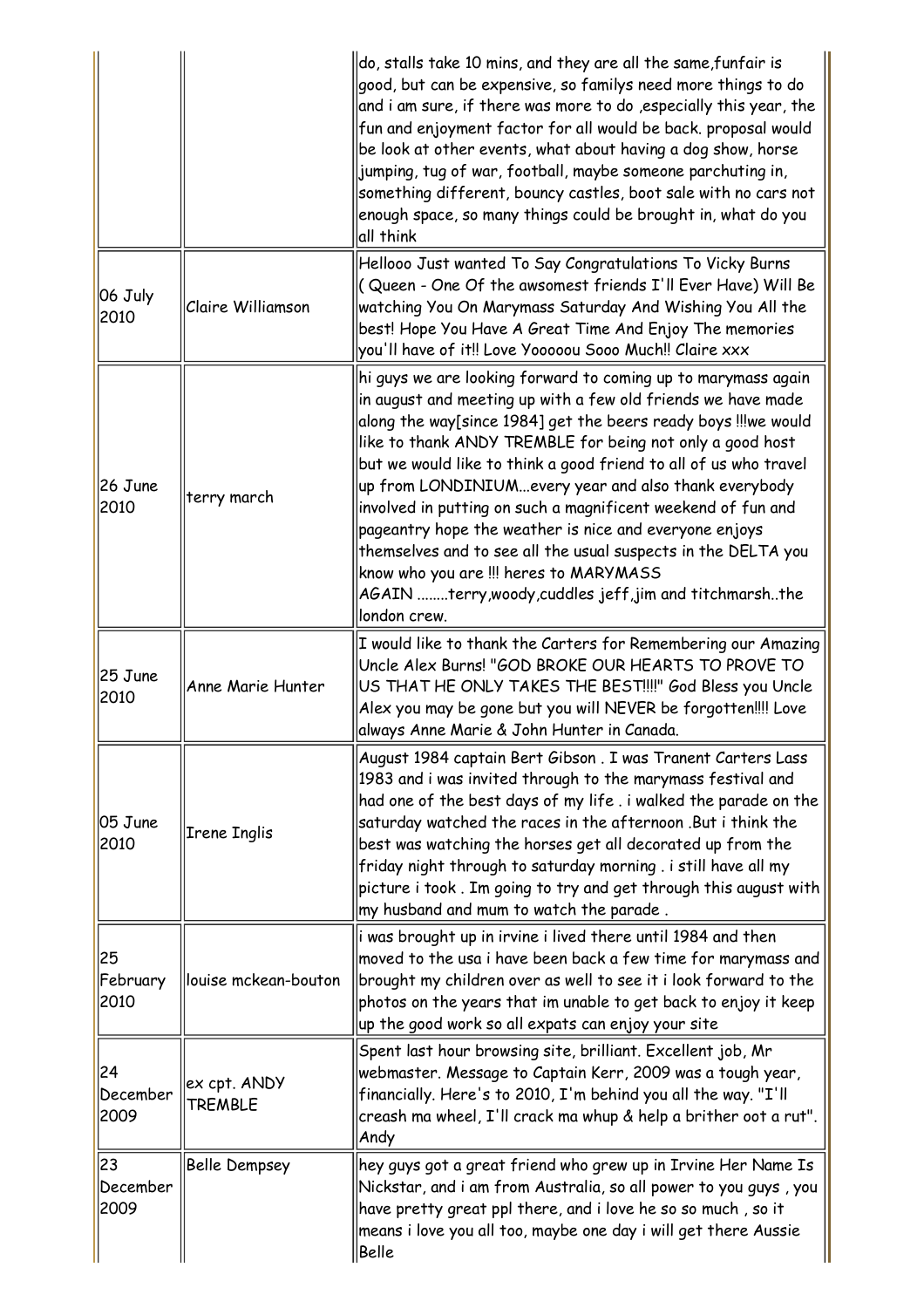| 15 August<br>2009      | Irene McIlwain              | Wishing everyone involved and everyone who will be attending<br>the festivities a very Wonderful Marymass.                                                                                                                                                                                                                                                                                                                                                                                                                                                                                                                                                                                                                                                                                                                                                                                                                                                                 |
|------------------------|-----------------------------|----------------------------------------------------------------------------------------------------------------------------------------------------------------------------------------------------------------------------------------------------------------------------------------------------------------------------------------------------------------------------------------------------------------------------------------------------------------------------------------------------------------------------------------------------------------------------------------------------------------------------------------------------------------------------------------------------------------------------------------------------------------------------------------------------------------------------------------------------------------------------------------------------------------------------------------------------------------------------|
| 07 April<br>2009       | Michele James               | I was hoping someone had some photographs from Marymass<br>1990. micheleaaen@hotmail.co.uk                                                                                                                                                                                                                                                                                                                                                                                                                                                                                                                                                                                                                                                                                                                                                                                                                                                                                 |
| 19<br>February<br>2009 | <b>May McClelland</b>       | Hi to all and like all the readers I remember Marymass with<br>lots & lots of fond memories. I was interested to read the<br>entries and I recall some of the people mentioned. Gordon<br>Black, and Sandi Mitchell were in my class at Ravenspark. I<br>recall Linda's name but cant put a face to her. Alan Aitken now<br>lives in Houston, myself I live in North Carlolina and hope to<br>attend a Marymass in the next couple of years with my husband.<br>If anyone remembers me you can contact me at<br>maymcclelland@hotmail.com                                                                                                                                                                                                                                                                                                                                                                                                                                  |
| 12<br>February<br>2009 | Joe Williams                | I haven't attended Marymass for a few years nowbut I<br>remember many happy times at the shows on the golffields then<br>the races the next day , and all the Auld rascals Wullie Hay, Rab<br>Blackwood, Jimmy Affleck, Hughie Bell, Johnny McIlwain (my<br>uncle), Rab Kerr to name but a fewmaybe this year                                                                                                                                                                                                                                                                                                                                                                                                                                                                                                                                                                                                                                                              |
| 04<br>2008             | December   Francesca Richer | How wonderful to see the sights that have been in my memory<br>since the early 60's. I was unlucky in being picked as a Mary in<br>my school days at St Michael's (Irvine).However I do recall the<br>hours I spent with various friends preparing costumes and<br>horses for the fancy dress parades. The' Folk club' and the<br>excitement! The names of the children involved are obviously<br>descendants of the friends I left behind when I left in 1965!<br>Frankie Richer (nee Pagano)                                                                                                                                                                                                                                                                                                                                                                                                                                                                             |
| 16<br>2008             | November   Alasdair Camlin  | Being a son of Irvine, it was really good just to look through<br>this years photographs (2008). It always brings back my many<br>memories of Marymass, and I may yet return one August to<br>enjoy it again Pottsville,NSW, Australia.                                                                                                                                                                                                                                                                                                                                                                                                                                                                                                                                                                                                                                                                                                                                    |
| 27 August<br>2008      | Hazel                       | hi just wanted to say how great the parade was  even though<br>my shetland broke her harness we still carried on in the parade<br>except we put her saddle on instead lol =) see youz next year<br>$=$ D $\times$                                                                                                                                                                                                                                                                                                                                                                                                                                                                                                                                                                                                                                                                                                                                                          |
| 26 August<br>2008      | Derek Hextall               | On behalf of myself and fellow visitors from Sanguhar, I would<br>like to pass on my thanks and appreciation to the committee<br>who looked after us on Marymass Saturday at the Moor. it<br>made our visit very relaxing and enjoyable and having a<br>committee member look after us gave us a better insight into<br>your traditions and events - so Thank You! Special thanks to<br>Matt Bell on a job well done looking after us! And for all of your<br>hospitality and guidance! As with a previous comment, it is just<br>the world we live in now where rules and red tape take some of<br>the fun out of our festivities - but long may they continue.<br>Congratulations and best wishes to the Captain, Queen and<br>Marys and to the Committee on a job well done. SEE YOU NEXT<br>YEAR! Derek (Sanguhar Cornet 2004) {Emma Herries-Cornets<br>Lass 2000 - Laura Shankly-Cornets Lass 2002 - Alison Shankly-<br>Ensign 2007 - Sarah Hughes-Cornets Lass 2008} |
| 2008                   | 24 August  Erin Houston     | Hi There, Well that's Another Marymass Gone By! Glad That<br>The Day Stayed dry & Went well. I Entered My Horse for the<br>14.2 and under and won 1st prize again. If it wasn't for my Papa<br>William Cousar who is the longest running carter ever then I                                                                                                                                                                                                                                                                                                                                                                                                                                                                                                                                                                                                                                                                                                                |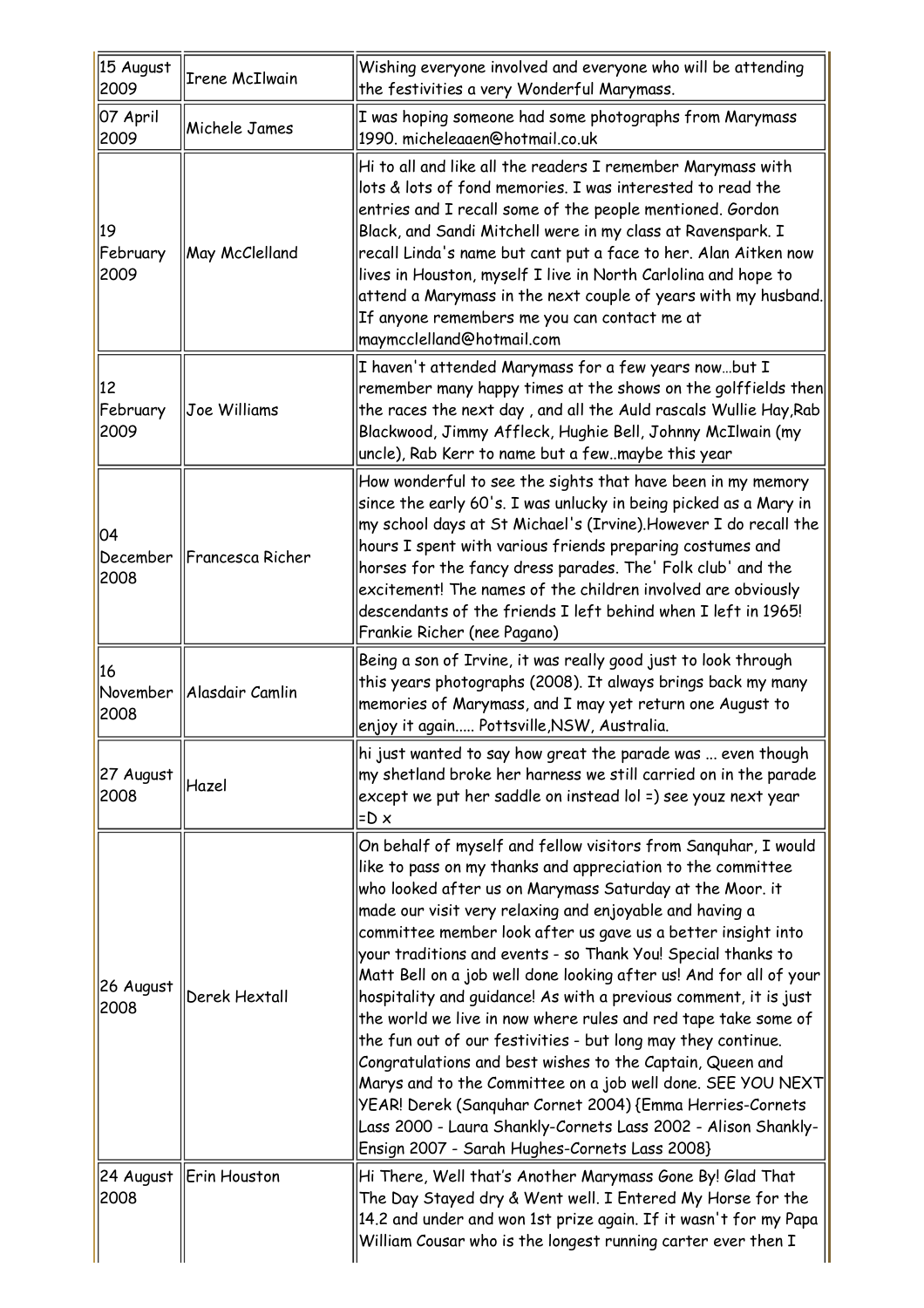|                             |                                   | wouldn't be in the parade or interested in horses at all. My<br>family play a big part in Marymass as some of you might know<br>the name COUSAR. My Papa as I've already said is the longest<br>running carter ever so far & Hopefully for many years to come.<br>He's done so well over the past few weeks as his beloved wife<br>Mary Burnie Cousar Recently just passed away. My Uncle is also<br>a carter, Hugh Kerr Who was captain in 2004 & Still attends.<br>The majority of the male members of my family are carters as<br>you might have guessed. My Dad was a Carter & Marymass was<br>his favourite Time Of The Year. Unfortunatley Last Year Only<br>A Week Before Marymass He Passed Away. I Was Heartbroken<br>& Till This Day I Still Am But I Manage To Keep GOoing & Since<br>I Was A Little Girl I Take My Pony In To The Parade & Have<br>only ever Got 2nd once & The Rest Of The Time I'm First. I Am<br>Proud To Take Part In Marymass & Hope That Its Going To Get<br>Better Due To It Getting Worse With All These Stupid Rules. |
|-----------------------------|-----------------------------------|------------------------------------------------------------------------------------------------------------------------------------------------------------------------------------------------------------------------------------------------------------------------------------------------------------------------------------------------------------------------------------------------------------------------------------------------------------------------------------------------------------------------------------------------------------------------------------------------------------------------------------------------------------------------------------------------------------------------------------------------------------------------------------------------------------------------------------------------------------------------------------------------------------------------------------------------------------------------------------------------------------------------------------------------------------|
| 22 August<br>2008           | LInda Carder                      | My cousin lives in Preswick, I in Bethany, Ont. CanadaI have<br>visited Irvine and when she said she was going there tomorrow<br>for a festival so i had to look it up and your web site is<br>wonderfuli have book marked it future reference. Your Queen<br>& her Mary's are wonderful. I have never heard of Marymass so<br>this is something new and it certainly would bring Irvinites<br>home for the weekend.                                                                                                                                                                                                                                                                                                                                                                                                                                                                                                                                                                                                                                       |
| 22 August<br>2008           | lilaine clark                     | Good Luck for tomorrow Kerri-Ann and enjoy your day. Iilaine<br>arthur and the girls $x$                                                                                                                                                                                                                                                                                                                                                                                                                                                                                                                                                                                                                                                                                                                                                                                                                                                                                                                                                                   |
| 29 July<br>2008             | Hugh Robertson,<br>Fergus, Canada | I enjoy reading your guest book and other books on murmess as<br>we called it then. Keep up the good work and the tradition.<br>[Thanks for the extra info, hugh - we'll change the horse's<br>$name. (Ed.)$ ]                                                                                                                                                                                                                                                                                                                                                                                                                                                                                                                                                                                                                                                                                                                                                                                                                                             |
| 03 July<br>2008             | David Clarke                      | Had hoped to return to Marymass after many missed years,<br>hope to bring a few horses with me next year for definite.<br>maybe the Carters would consider bringing back the Gymkhana<br>they held the Saturday before the Crowning weekend. it was<br>held on the football pitch in the Playing fields known as Little<br>Hampden. Come on Carters bring more horse competitions in<br>like a Long distance race. if you do that properly you may<br>persuade some of the Royal Family of Maktoums, that's just an<br>idea maybe you could write an ask them to Sponsor same?<br>Marymass was always set around horses as the Carters were.<br>Maybe in time the Local hunt could help in bringing an Amateur<br>hurdles race night at Bogside - just a few thoughts from an<br>Equine lover, I did bring couple of ponies in early 90s from<br><b>Ireland, David Clarke</b>                                                                                                                                                                              |
| $ 03 \text{ July} $<br>2008 | Michele James                     | Does anyone have any photgraphs from 1990? I was a Mary and<br>none of my work colleagues believe me. [Michele, your email<br>address did not reach us - please send it in to let us reply.]                                                                                                                                                                                                                                                                                                                                                                                                                                                                                                                                                                                                                                                                                                                                                                                                                                                               |
| $ 01 \text{ July} $<br>2008 | david clarke                      | I use to attend every year for Marymass, I can go back to<br>captain McAllister Captain Donaldson. Last time (1992) I came<br>over from Ireland brought 2 ponies to race, my daughters were<br>12. My reason for not coming back wasn't because some people<br>thought my pony for 12-2 class was too big but because I have<br>been in couple of car accidents, Id like to come this year but<br>definitely 2009 and will bring Horses and Ponies. I remember<br>Dunlop's Misty who would have thought Jim rode him an the                                                                                                                                                                                                                                                                                                                                                                                                                                                                                                                                |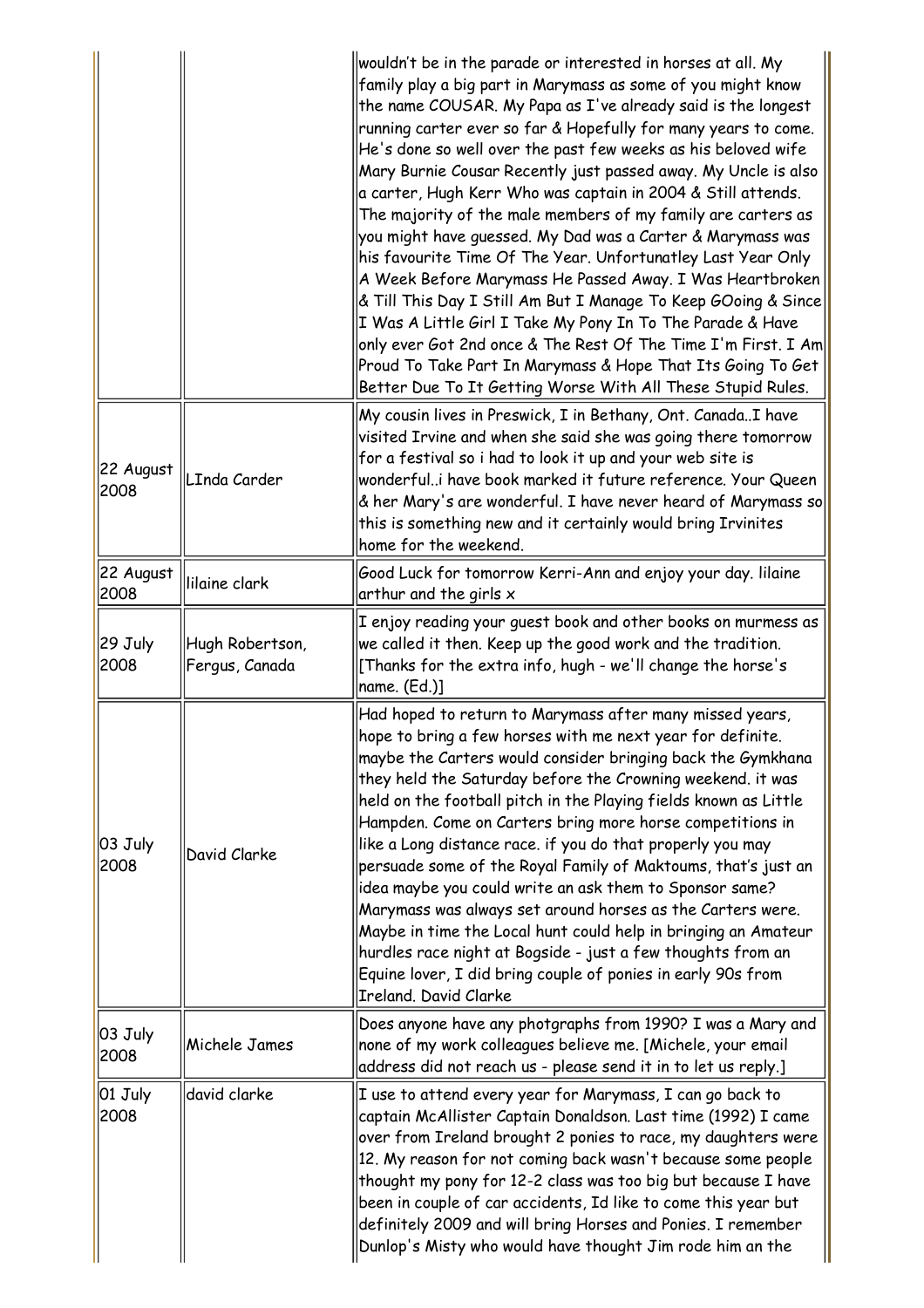|                                |                          | Bennet Brothers Alex an Jim an Mr Elliot from The East Road<br>also the man who taught me to ride Davey McCormack a<br>newsagent near the Station. I rode a Clydesdale in 54 or 55<br>when my cousin Patricia Lynch of Clarke Drive was Queen - her<br>name was Punch - an Mr Allan The Milkman from Bank Street<br>sponsored it. My uncle Borther Willie Arkison who passed away<br>in 1990 was a good friend of COUSIE Mr Cousar The Saddler at<br>The Cross I have so many good memories of Marrymass. I look<br>forward to coming next year with horses and Ponies and maybe<br>this year to watch. Just remembered came in 2000 but had to<br>head back because of the pain I was in just after the crowning.<br>Id like to thank Carla Biagi for giving me a chair to se if I could<br>ease pain, To The Carters Society and The Captain, I wish you a<br>sunny day for the Parade and the Races an a peaceful and<br>successful Day. I would love to see some of my old Classmates<br>of St Michaels College 1957 if Carla Biagi is still in business I<br>will make my way there before Crowning Yours Sincerely David<br>Clarke |
|--------------------------------|--------------------------|------------------------------------------------------------------------------------------------------------------------------------------------------------------------------------------------------------------------------------------------------------------------------------------------------------------------------------------------------------------------------------------------------------------------------------------------------------------------------------------------------------------------------------------------------------------------------------------------------------------------------------------------------------------------------------------------------------------------------------------------------------------------------------------------------------------------------------------------------------------------------------------------------------------------------------------------------------------------------------------------------------------------------------------------------------------------------------------------------------------------------------------|
| 15 May<br>2008                 | <b>Vic Irvine</b>        | Been doing a bit of genealogy. Ran across Marymass pages and I<br>find one of the ladies in the 2006 pics on left looks very much<br>like my 20 year old grandaughterRed hair and freckles too.<br>Will be placing this site in my favorites. Thanks G'ma Vic                                                                                                                                                                                                                                                                                                                                                                                                                                                                                                                                                                                                                                                                                                                                                                                                                                                                            |
| 30 April<br>2008               | mike forster             | my mother (now 86 and still as sharp as a tack) was one of the<br>Marys in 1936. her name was Julia Langtry and she lived at 10<br>Harbour Street in Irvine. I think she is the first Mary you can<br>see on the photograph of May Wark leaving Townhouse on the<br>1936 picture. Is anyone able to confirm please?                                                                                                                                                                                                                                                                                                                                                                                                                                                                                                                                                                                                                                                                                                                                                                                                                      |
| 25<br>November<br>2006         | Graham Draper            | having been an exiled irvinite since 1988 it pleases me that the<br>marymass festival is still going strong. i will return one day and<br>once again enjoy the festivities.                                                                                                                                                                                                                                                                                                                                                                                                                                                                                                                                                                                                                                                                                                                                                                                                                                                                                                                                                              |
| 05<br>2006                     | November  Linda Agnew    | When I found out that my neice Cara Craig was going to be a<br>MaryMass Mary, wild horses couldn't have kept me away, along<br>with meeting up with Gordon Black and Linda Innes (nee Reid)<br>from our days of country dancing in wee short kilts, (Gordon as<br>the piper of course) and seeing my family was brilliant. No<br>matter how long I have been away, Irvine will always be my<br>home and I miss it. Aw ra best tae ye all.                                                                                                                                                                                                                                                                                                                                                                                                                                                                                                                                                                                                                                                                                                |
| $ 11 \text{ October} $<br>2006 | John Mcmillian           | Nice to see the site online, cool to see all those old photos. I<br>also found this site through another irvine site:<br>http://www.irvineayrshire.org                                                                                                                                                                                                                                                                                                                                                                                                                                                                                                                                                                                                                                                                                                                                                                                                                                                                                                                                                                                   |
| 11<br>2006                     | September  Hayley Irish  | this years marymass was so great, and well done to everyone<br>for making it a sucess! x hope next year is just as good!                                                                                                                                                                                                                                                                                                                                                                                                                                                                                                                                                                                                                                                                                                                                                                                                                                                                                                                                                                                                                 |
| 01<br>2006                     | September Keith McFadden | Just like to say thank you to the people of Irvine and area for<br>staging such a wonderful event as Marymass and for having kept<br>it going so long really enjoyed our second parade and met some<br>wonderful people. Keep up the good work all the best from<br>Ontario Parisportdover Pipe Band                                                                                                                                                                                                                                                                                                                                                                                                                                                                                                                                                                                                                                                                                                                                                                                                                                     |
| 27 August<br>2006              | kieran gorman            | i love mary mass it is the best thing all year canney wait 2 next<br>years marymass                                                                                                                                                                                                                                                                                                                                                                                                                                                                                                                                                                                                                                                                                                                                                                                                                                                                                                                                                                                                                                                      |
| 25 August<br>2006              | Caryn White              | Gosh, another year of being in Marymass. I really enjoy it and<br>it's a good experience for me because I am doing a report of<br>this years Marymass for History. It's going to be a good report                                                                                                                                                                                                                                                                                                                                                                                                                                                                                                                                                                                                                                                                                                                                                                                                                                                                                                                                        |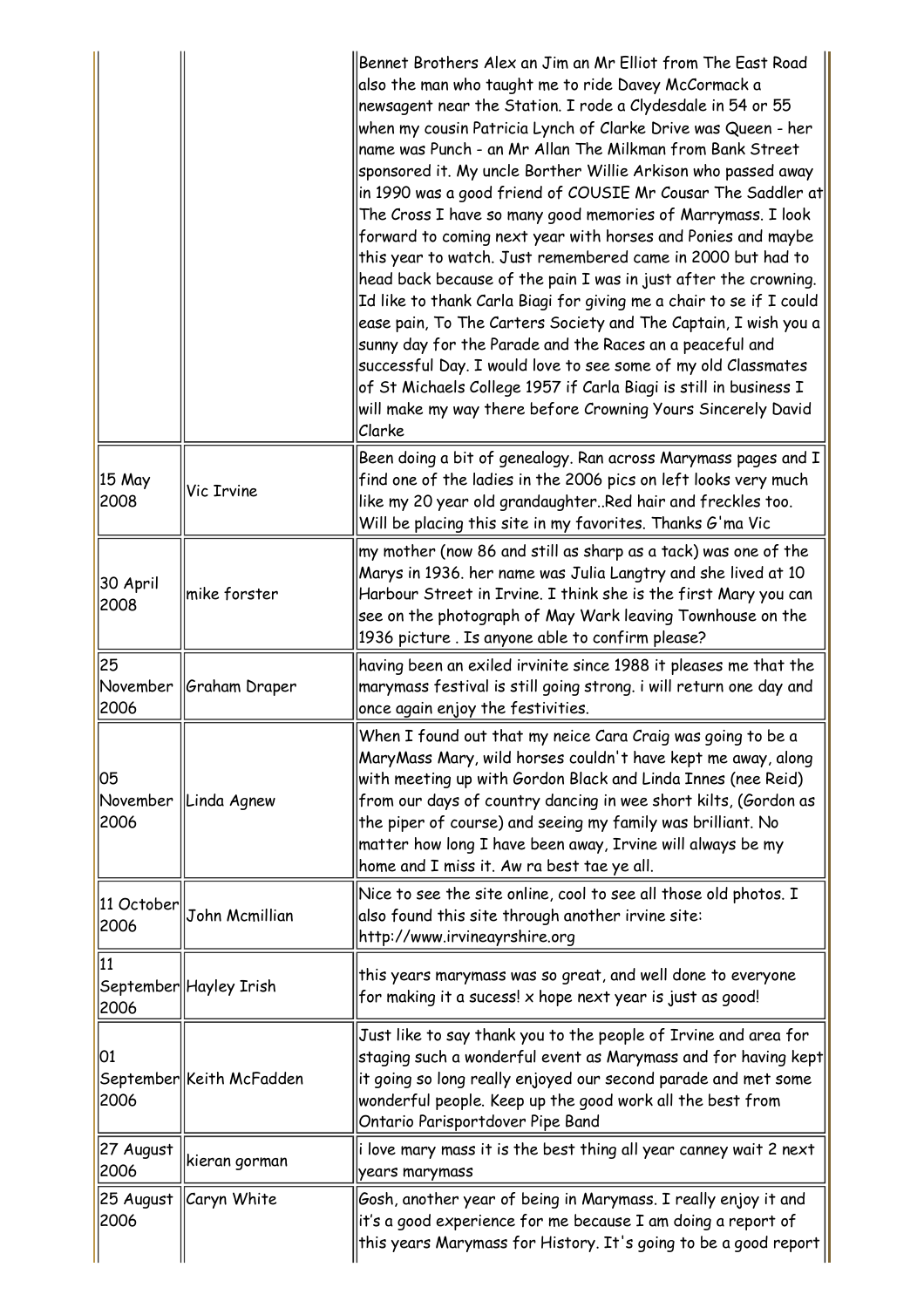|                   |                                            | and this year I hope my float wins the Best Float again! Thanks<br>to Nan, Raymond and everyone else who has put together the<br>floats that I have been on each year. Unluckily, this might be<br>the last year that I take part in the Marymass, and I havent<br>watched it since I was 9! Wow. But I hope this year goes well<br>as its my 2nd year at Academy and the first time Ive been in<br>the Marymass whilst Ive been at Irvine Royal. I do hope I can<br>persuade Raymond to carry on making floats, but I think this<br>time its for definite. Wish me luck! I want to stay in another<br>year :(  OR TWO! :)                                                                                                                                                                                                                                                                                                                                                                                             |
|-------------------|--------------------------------------------|------------------------------------------------------------------------------------------------------------------------------------------------------------------------------------------------------------------------------------------------------------------------------------------------------------------------------------------------------------------------------------------------------------------------------------------------------------------------------------------------------------------------------------------------------------------------------------------------------------------------------------------------------------------------------------------------------------------------------------------------------------------------------------------------------------------------------------------------------------------------------------------------------------------------------------------------------------------------------------------------------------------------|
| 25 August<br>2006 | kendal xx                                  | Hiya I really enjoy marymass it's really good i like all of the<br>rides                                                                                                                                                                                                                                                                                                                                                                                                                                                                                                                                                                                                                                                                                                                                                                                                                                                                                                                                               |
| 25 August<br>2006 | Cin D Turner                               | Visited the site through advice of a friend in Irvine. Beautiful<br>photos and very informative. Thanks, George! TN/US                                                                                                                                                                                                                                                                                                                                                                                                                                                                                                                                                                                                                                                                                                                                                                                                                                                                                                 |
| 23 August<br>2006 | Wullie simpson                             | loved the site, just hope i dont get to drunk and rolldown the<br>marymass hill again like 2003 hahah                                                                                                                                                                                                                                                                                                                                                                                                                                                                                                                                                                                                                                                                                                                                                                                                                                                                                                                  |
| 18 August<br>2006 | Linda Putnins Cain                         | Gosh talk about a trip down memory lane. I only found out about<br>this site by chance reading the Irvine Herald. I was a 'Mary' in<br>1970. Reading through all these pages especially those mesages<br>from Sandy Mitchell has made me smile and remember too!.<br>Good God I remember Sandy starting Primary School at<br>Loudoun Montgomery. I remember Alan Aitken's band, he<br>stayed just round the corner from me too. What a wonderful<br>idea to have this site. Marymass was a wonderful experience<br>for everyone involved in it. Heavens time does pass by but<br>memories sure don't fade. This has conjured up so many<br>memories, faces names and laughs. Eileen Martin was our queen<br>of the time who sadly died later on the same year but I went on<br>to work with her sister. Sandy, I remember those dances and<br>the names you mention. Just to let you know John Humphrys<br>now lives in London with his wife and 3 of a family. Ravenspark<br>Academy was THE place to be at the time. |
| 17 August<br>2006 | tezza chelsea                              | been coming up since 1984 love marymass and have only missed<br>last year will be here this year and hope to meet up with all my<br>old mates[drinking buddies]have persuaded a few friends from<br>the east end [london] to come up again they love it heres for a<br>fantastic weekend cheers tezza and all the gang                                                                                                                                                                                                                                                                                                                                                                                                                                                                                                                                                                                                                                                                                                 |
| 17 August<br>2006 | Nikki Muir                                 | Thoroughly enjoyed visting your website ; very interesting. As<br>an avid Marymass attendee since I was a tot, I'd be interested<br>in obtaining more photos relevant from 1982-1988. Thanks                                                                                                                                                                                                                                                                                                                                                                                                                                                                                                                                                                                                                                                                                                                                                                                                                           |
| 16 August<br>2006 | $\parallel$ mrs sandra boyle<br>mcclelland | good website although finding it difficult to get specific pages.<br>[There's so much stuff, but we'll do what we can. Webmaster]                                                                                                                                                                                                                                                                                                                                                                                                                                                                                                                                                                                                                                                                                                                                                                                                                                                                                      |
| 16 August<br>2006 | Deacon Convenor Don<br><b>Campbell</b>     | 2005 was superb.Looking forward to 2006.Lets hope the sun<br>shines again.                                                                                                                                                                                                                                                                                                                                                                                                                                                                                                                                                                                                                                                                                                                                                                                                                                                                                                                                             |
| 14 August<br>2006 | andrea gibb                                | enjoyed before hope this year goes well                                                                                                                                                                                                                                                                                                                                                                                                                                                                                                                                                                                                                                                                                                                                                                                                                                                                                                                                                                                |
| 10 August<br>2006 | Christine Innes                            | I was born and bred in Irvine and never missed a parade. It<br>gets better every year. Thanks                                                                                                                                                                                                                                                                                                                                                                                                                                                                                                                                                                                                                                                                                                                                                                                                                                                                                                                          |
| 09 August<br>2006 | Susan Wilson                               | Marymass to me and my family has always been a big event. For<br>the past three years I have been involved as a sponsor through<br>the Co-operative Group, and I get all excited every year! Well<br>done Irvine Carters and not forgetting our Gary!                                                                                                                                                                                                                                                                                                                                                                                                                                                                                                                                                                                                                                                                                                                                                                  |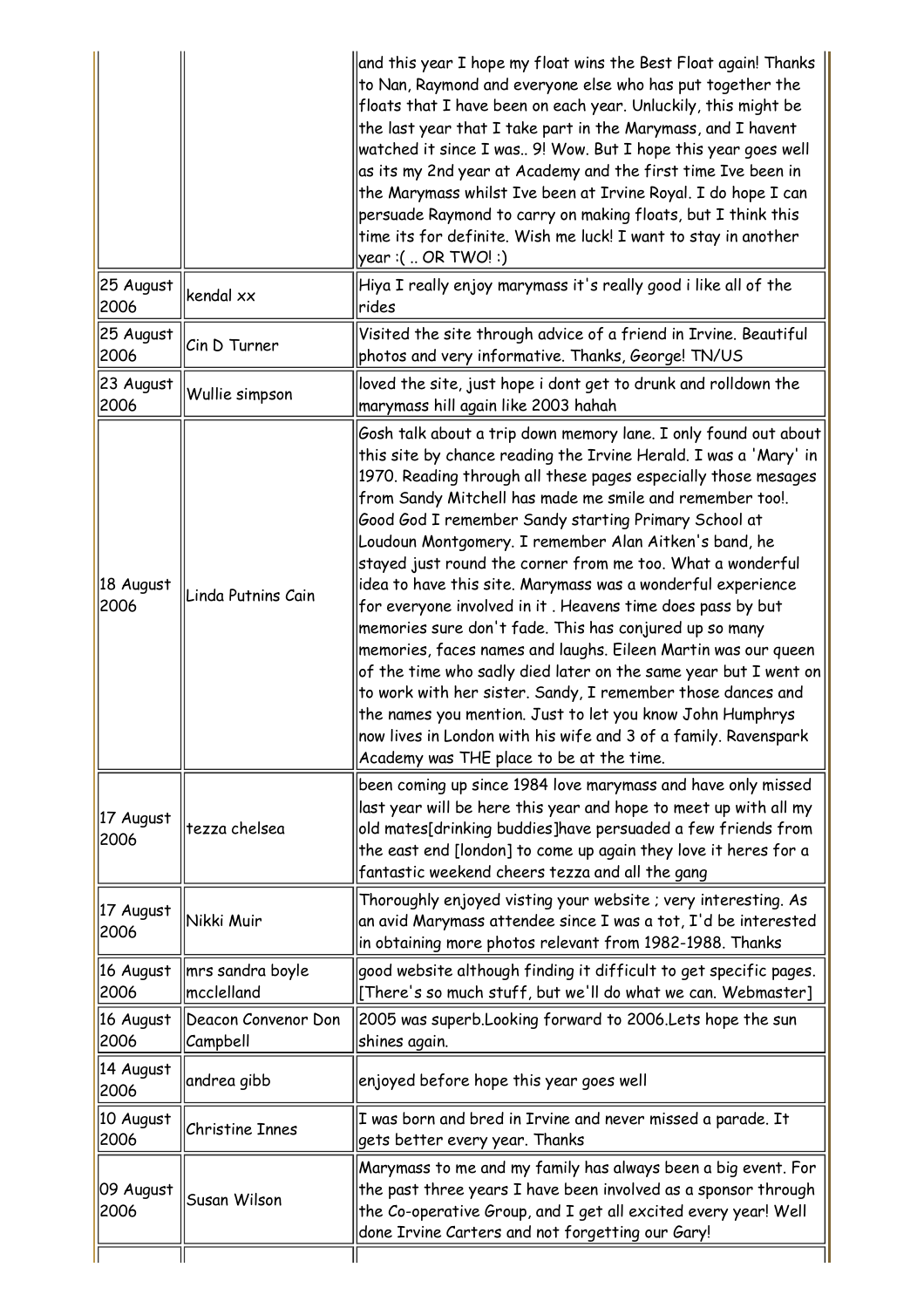| 2006                    | 07 August   jackie wade          | looking forward to another parade                                                                                                                                                                                                                                                                                                                                                                                                       |
|-------------------------|----------------------------------|-----------------------------------------------------------------------------------------------------------------------------------------------------------------------------------------------------------------------------------------------------------------------------------------------------------------------------------------------------------------------------------------------------------------------------------------|
| 24 April<br>2006        | Linda Rahim (nee Lang)           | Thoroughly enjoyed your website. I lived in Irvine from 1960<br>until 1982 when I moved to Canada. I've got fond memories of<br>Marymass and the great times. The photos on your website are<br>brilliant. Thanks!!                                                                                                                                                                                                                     |
| 23<br>January<br>2006   | Linzi Affleck                    | hi there just to say that the site is brilliant and that i cant wait<br>till august for the next on well can i give a big shout oot tae the<br>queen that has done IRVINE ROYAL ACADEMY PROUD and to<br>her four marys i am proud of the lot of yous thanx lv linzi<br>affleck                                                                                                                                                          |
| 11 January  <br>2006    | Gordon Black                     | Just to let everyone know that the Marymass name is well<br>known over here in Ontario, Canada. I am bringing the Paris Pipe<br>Band back this year (2006) and we are all looking forward to it.<br>Noticed a entry on the guest book from Sandi Mitchell, if she<br>reads this then please get in touch (I was the piper that they<br>used to dance to at Ravenspark Academy) Looking forward to<br>seeing some old friends in August. |
| 06<br>January<br>2006   | Christine Hay                    | Hi just visited your web pages and really enjoyedashamed to<br>say that I had never heard of Marymass until I started doing<br>geneology. Found out family were Carters in Irvine long time<br>ago. But will definitely be at it this year! Excellent                                                                                                                                                                                   |
| 12<br>December<br>2005  | Linzi Affleck                    | The site is looking very gid and a cant wait till next year big<br>shout oot tae Stephanie McCallum the queen you have done<br>irvine royal proud xoxoxo                                                                                                                                                                                                                                                                                |
| 06<br>December<br>2005  | Linzi Affleck<br>&kimberley Kerr | Hi there the site is smashing and well dun 2 all the marys for<br>2005 and the big one and only Stephanie Mc Callum you have<br>dun well and you have dun us all proud even the school hope you<br>enjoy the rest of your time Lvyas Linzi & kimmy XOXOXOX                                                                                                                                                                              |
| 04<br>2005              | November   Ailey McAllister      | I'd just like to say thank you to everyone who made my<br>exerience as a Maymass Mary so special! It has been an<br>experience of a life time!! Thank you to Queen Stephanie and<br>the other Marys and to Ian and JP (John.) Also to this years<br>fantastic Captain, John!! A big thanks to everyone!!!                                                                                                                               |
| 22<br>2005              | $September  xx:-aynz::xx$        | I FINK THIS SITE IS OK I GOT ALL OF MA RESEARCH<br>STUFF AFFY THIS SITE BYE LUV YA FAE AYNZ X X X X X X<br>xxxxxx                                                                                                                                                                                                                                                                                                                       |
| 07<br>September<br>2005 | Xx Stephanie<br>McHallam xX      | Big thank you to everyone involved in marymass!!! It has been an<br>amazing experience!!! Also a thank you 2 the 4 beautiful marys<br>for being brilliant friends!!! Hope to see our photos on the site<br>soon!!! hopefully i will see yous all soon!! loadsa luv Queen<br>Stephanie xXxXxXx LoLoLoL!!!!                                                                                                                               |
| 30 August<br>2005       | siobhan mcdonald                 | hiya every1 just like 2 say i had a great time durin the period of<br>marymass and if I was asked I would do it all over again. I would<br>like 2 say a big thanx 2 Gepetto and iain for making it so easy<br>for all of uz and john is a really good captin and a would like 2 c<br>him stayin captin for more years 2 cum                                                                                                             |
| 22 August<br>2005       | stephanie tomnay                 | just want to say thanks to everyone involved. We had a great<br>day and will remember it for ever, thanks to Iain and JP(john!)<br>and to everyone else it was great! Iv fae stef (marymass mary<br>2005!)                                                                                                                                                                                                                              |
|                         | Kimberley McLean                 |                                                                                                                                                                                                                                                                                                                                                                                                                                         |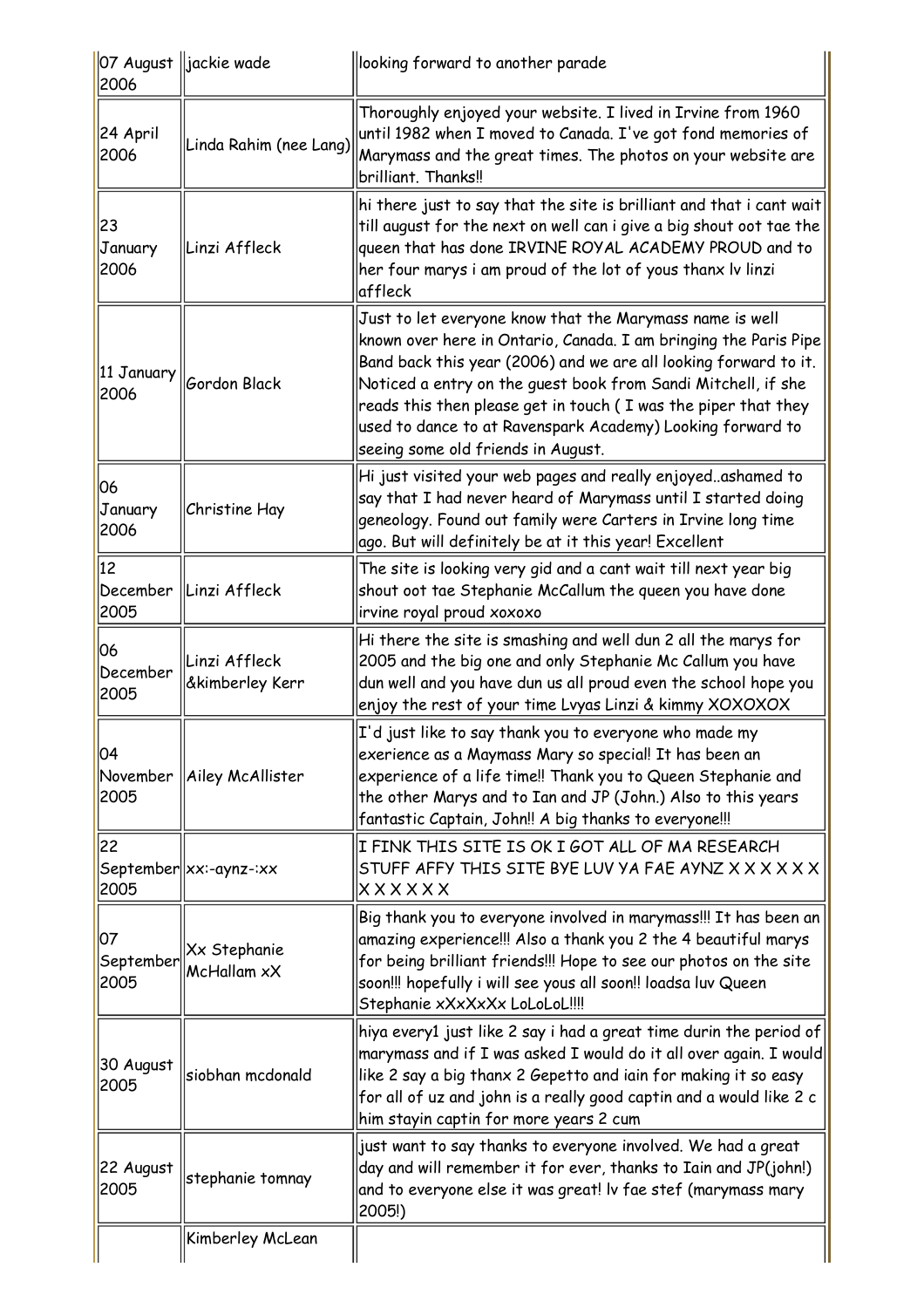| 21 August<br>2005 |                                 | What a day!!! Well done to stephanie and her for marys, they all<br>looked wonderful!!! The weather was fantastic. I'm looking<br>forward marymass 2006 already!! xxx                                                                                                                                                                                                                                                                                                                                                                                                                                                                                                                                                                        |
|-------------------|---------------------------------|----------------------------------------------------------------------------------------------------------------------------------------------------------------------------------------------------------------------------------------------------------------------------------------------------------------------------------------------------------------------------------------------------------------------------------------------------------------------------------------------------------------------------------------------------------------------------------------------------------------------------------------------------------------------------------------------------------------------------------------------|
| 20 August<br>2005 | Linzi Fae Irvine                | Hullo there fae America! Good luck with the Marymass in 2005!<br>Site looks great, a pleasure to read fae far away. I wish I was<br>there an dI hope everybody has a good time!                                                                                                                                                                                                                                                                                                                                                                                                                                                                                                                                                              |
| 19 August<br>2005 | John Matthews                   | Well done Ian - site looks really good - Johnny                                                                                                                                                                                                                                                                                                                                                                                                                                                                                                                                                                                                                                                                                              |
| 19 August<br>2005 | James Black                     | Good Luck To Everybody Connected With 'Marymass' & I Hope<br>The Sun Shines For Everybody. It's A Great Day Out For All<br>'Irvinities' & 'interlopers'!!!!!! , The Only Day You Can Have A<br>Swally Outside In The Sunshine !!!!!!!!!!!!!!!!!!!!!!!!! Hope The 'Auld<br>Firm' Game Doesn't Spoil The Attendance.                                                                                                                                                                                                                                                                                                                                                                                                                           |
| 17 August<br>2005 | xx Carla Baird xx               | Well dun tae aw the Marys n the queen!! Big shout oot tae<br>Abbigail Welsh well dun dawl! Hope yoo huv a great day. See u<br>soon luv ya lotz fae Carla x x x x x x                                                                                                                                                                                                                                                                                                                                                                                                                                                                                                                                                                         |
| 14 August<br>2005 | Campbell Malone                 | Greetings from New Zealand. Have a great Marymass week. We<br>have many awesome memories, particularly the greasy pole. The<br>Malone family                                                                                                                                                                                                                                                                                                                                                                                                                                                                                                                                                                                                 |
| 12 August<br>2005 | emma mckinnon                   | good luck to Captain Rorison. he will be a brill captain of the<br>carters. have fun everyone for this year                                                                                                                                                                                                                                                                                                                                                                                                                                                                                                                                                                                                                                  |
| 12 August<br>2005 | Emma McKinnon                   | your website is brill. i have been brought up in the marymass<br>tradition. my dad has been a part of marymass since he was a<br>teeneager. now he is in the society. hoping to become fiscal<br>next year. keep up the good work in making marymass such a<br>special and brilliant time of year.                                                                                                                                                                                                                                                                                                                                                                                                                                           |
| 11 August<br>2005 | Andy Baird                      | To Sandi Mitchell Fletcher - hi Sandi, just read your entries. I<br>was the vocalist in Timor Mortis (sorry!), along with Alan<br>Aitken, Davie Stafford, Ian Parker & Mub McKinnon! Alan<br>married my wife's sister, so is now my brother in law. They live<br>in Houston Texas, via Aberdeen. Don't know where Davie is. Ian<br>P is married in London and plays keyboards for the Hollies! Mub<br>lives in the States on the east coast, Boston or Philly or<br>somewhere like that, still drinks LOTS of beer, but managed to<br>visit Alan recently! I'm still in Kilwinning. Nice to hear from<br>someone who remembers us. I've never been called awesome<br>before!!! Alan & I had a jam session in my house just two weeks<br>ago. |
| 10 August<br>2005 | ~!*!~ Siobhan<br>Mcdonald ~!*!~ | Hiya everyone. I would just like to say well done to the Queen<br>this year stephanie and the other marys. Lets hope it's a good<br>day and hope us will enjoy it a know i will x.x.x.x.x.x.x.x.x.x.x.x.x                                                                                                                                                                                                                                                                                                                                                                                                                                                                                                                                    |
| 07 August<br>2005 | Siobhon Rocks xoxox             | Would like to say well done tae all the Maryz and the Queen<br>this year. Big shout out tae Siobhan McDonald ma best pal. Well<br>done, hen. Luv u hunnerz n Stephanie Tomnay. XOXOX                                                                                                                                                                                                                                                                                                                                                                                                                                                                                                                                                         |
| 06 August<br>2005 | pat carrigan                    | If you have a comment or a funny story about the marymass you<br>can catch Pat and Sean who are making a short film about the<br>Festival Past, Present and the future. We are on the street, in<br>the pubs and at the festival. Don't be camera shy and be part<br>of the History of the Marymass. viva la Marymass. Pat And<br>Sean.                                                                                                                                                                                                                                                                                                                                                                                                      |
| 03 August<br>2005 | kazmax04                        |                                                                                                                                                                                                                                                                                                                                                                                                                                                                                                                                                                                                                                                                                                                                              |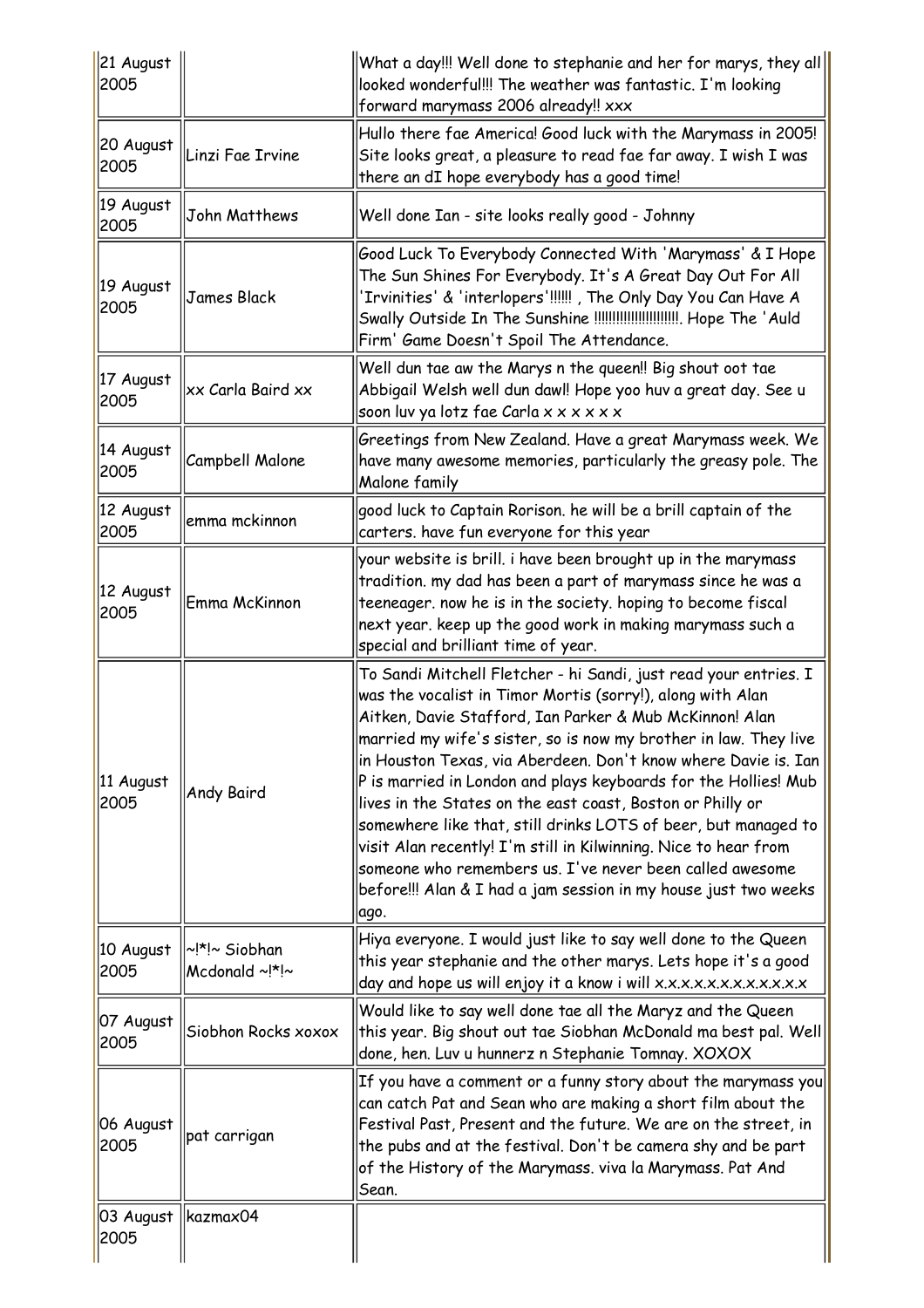|                  |                            | Congrats to my Neice Siobhan McDonald for being chosen to be<br>a Marymass Mary GOOD LUCK FOR THE DAY AND REMEMBER<br>TO ENJOY YOURSELF XXX LOVE AUNT KARON XXX                                                                                                                                                                                                                                                                                                                                                                                                                                                                                                                                                                                                                                                                                                                                                                                                                                                                                                             |
|------------------|----------------------------|-----------------------------------------------------------------------------------------------------------------------------------------------------------------------------------------------------------------------------------------------------------------------------------------------------------------------------------------------------------------------------------------------------------------------------------------------------------------------------------------------------------------------------------------------------------------------------------------------------------------------------------------------------------------------------------------------------------------------------------------------------------------------------------------------------------------------------------------------------------------------------------------------------------------------------------------------------------------------------------------------------------------------------------------------------------------------------|
| 29 July<br>2005  | George Barr                | I think a festival should have entertainment between races on<br>the moor in the afternoon and ban all drinking while in charge of<br>a horse and carriage at pubs                                                                                                                                                                                                                                                                                                                                                                                                                                                                                                                                                                                                                                                                                                                                                                                                                                                                                                          |
| 23 June<br>2005  | n@t@l!e emm                | i would like to say hi to ma wee pal sean in the 1st page lol                                                                                                                                                                                                                                                                                                                                                                                                                                                                                                                                                                                                                                                                                                                                                                                                                                                                                                                                                                                                               |
| 23 June<br>2005  | Shauna Lidington           | Hi to all the mary's and all the queens good luck                                                                                                                                                                                                                                                                                                                                                                                                                                                                                                                                                                                                                                                                                                                                                                                                                                                                                                                                                                                                                           |
| 20 June<br>2005  | john blakely               | very nice site very interesting historical facts just found ure<br>site in search was at the top:) keep up the good work all the<br><b>best</b>                                                                                                                                                                                                                                                                                                                                                                                                                                                                                                                                                                                                                                                                                                                                                                                                                                                                                                                             |
| 18 June<br>2005  | Jennifer Greenshields      | Congratulations to Stephanie McHallen this years Marymass<br>Queen, hope you have a nice day.                                                                                                                                                                                                                                                                                                                                                                                                                                                                                                                                                                                                                                                                                                                                                                                                                                                                                                                                                                               |
| 15 June<br>2005  | Ashley m x                 | Good luck to siobhan mcdonald and abbie welsh                                                                                                                                                                                                                                                                                                                                                                                                                                                                                                                                                                                                                                                                                                                                                                                                                                                                                                                                                                                                                               |
| 07 June<br>2005  | Blair G                    | just 2say well done to my we star linzi love u so much 4 eva<br><b>XXXXXXXXXXXXX</b>                                                                                                                                                                                                                                                                                                                                                                                                                                                                                                                                                                                                                                                                                                                                                                                                                                                                                                                                                                                        |
| 06 June<br>2005  | fiona wotherspoon          | Congratulations Siobhan McDonald on becoming one of the<br>Marys. I am so proud of you love mum and Martin                                                                                                                                                                                                                                                                                                                                                                                                                                                                                                                                                                                                                                                                                                                                                                                                                                                                                                                                                                  |
| 26 May<br>2005   | Linzi affleck              | I would like to say that your website is very good and that you<br>can see that you have put loads of effort into it                                                                                                                                                                                                                                                                                                                                                                                                                                                                                                                                                                                                                                                                                                                                                                                                                                                                                                                                                        |
| 18 May<br>2005   | Robin Parker               | Looking for information on James Parker, the Captain of the<br>Carter's Society of Irvine in 1851-52. Am a decendant of a<br>James Parker, Carter of Irvine                                                                                                                                                                                                                                                                                                                                                                                                                                                                                                                                                                                                                                                                                                                                                                                                                                                                                                                 |
| 30 April<br>2005 | <b>Byron Campbell</b>      | It was great to find you on the web, My family emigrated in<br>1957, My mothers family was the Dunlops/Grandpa<br>Duncan, David, Andrew, Mary, Susan and Ina, It was really great to<br>see a little about my home of long ago Thank you Sam campbell                                                                                                                                                                                                                                                                                                                                                                                                                                                                                                                                                                                                                                                                                                                                                                                                                       |
| 25 March<br>2005 | martin pollock             | a bunch of neds getting drunk and trying to climb a pole, wot a<br>festival!!!!. Only in Irvine                                                                                                                                                                                                                                                                                                                                                                                                                                                                                                                                                                                                                                                                                                                                                                                                                                                                                                                                                                             |
| 01 March<br>2005 | Sandi Mitchell<br>Fletcher | I just posted a message on the board, but after reading some<br>of the other messages, I realized that I recognized some of<br>the names. I also went to Irvine Royal Academy back in the late<br>1960's, in fact, I was there when they built the new school,<br>Ravenspark Academy. I have since learned that they have<br>changed the name back (good choice!). I believe Linda Putnam<br>and Myra McClelland were in the MaryMass Court if my memory<br>holds true. The greasy pole was my favorite event and there use<br>to be this mystery person that would wander around the crowds<br>and if you guessed who he was you would get a prize. The low<br>green was where everyone hung out in the summer time and<br>we'd walk to the fish n chip shops in the winter. Would REALLY<br>love to hear from anyone who was around back then - John<br>Humphreys, Sean Scott, Carol Quinn, Myra McDonnell, Beth<br>Hume - anyone! We use to have weekly dances at the school and<br>the band was called Timor Mortis and they were awesome!<br>Those were the days!!!!!! |
| 01 March<br>2005 | Sandi Mitchell<br>Fletcher | I loved seeing the photos and remembering when I lived in<br>Irvine and some of my best friends were in the Court. I sooo<br>wanted to be in it also, but it wasn't allowed because I wasn't                                                                                                                                                                                                                                                                                                                                                                                                                                                                                                                                                                                                                                                                                                                                                                                                                                                                                |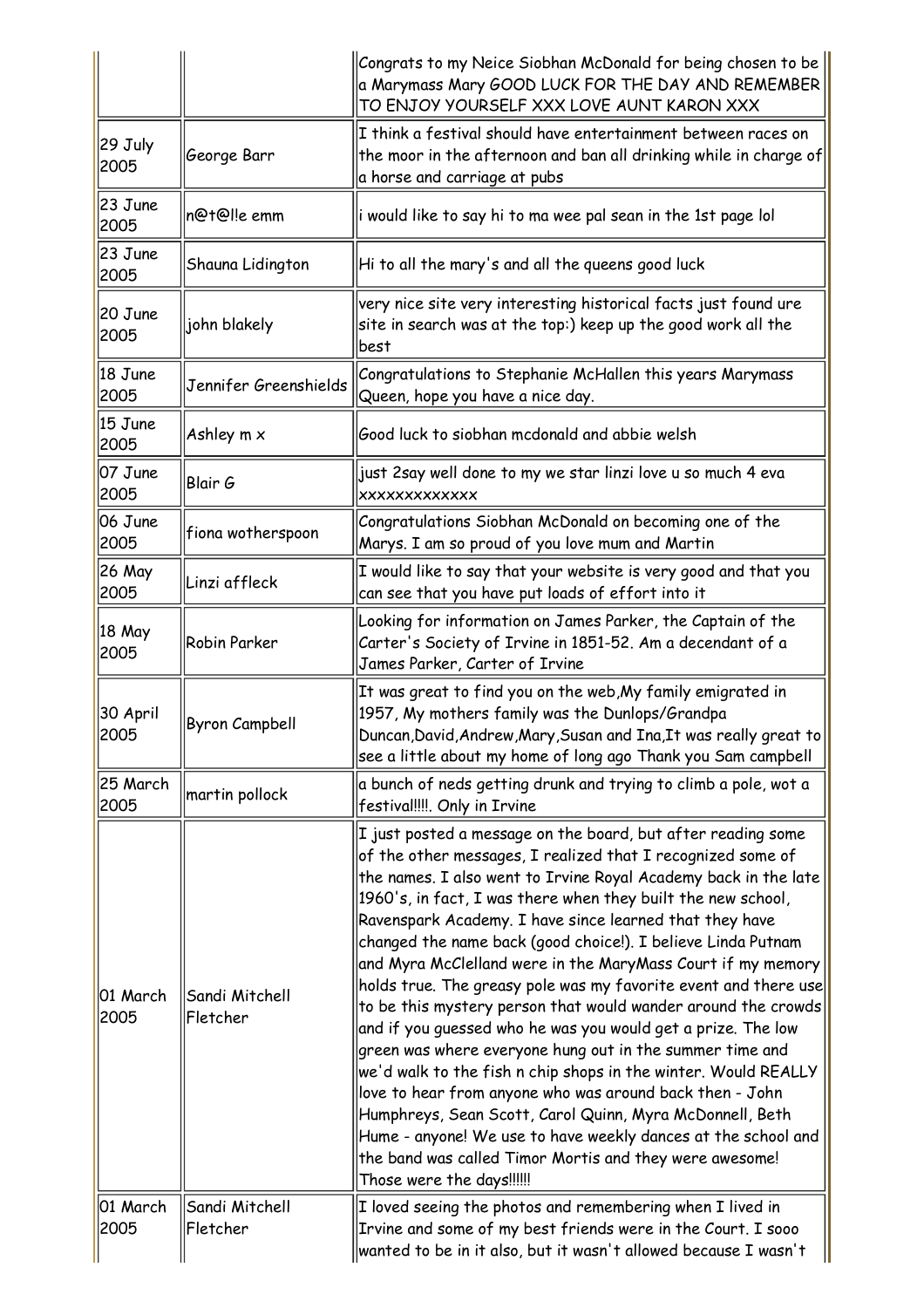| I was a marymass mary in 1997 and I had the time of my life.<br>Kerry, Gemma, Laura, angela and of course Andy you were all<br>16<br>great.I now have a daughter and I would love for her to be a<br>October<br>natalie lynn                                                                                                                                                                    |  |
|-------------------------------------------------------------------------------------------------------------------------------------------------------------------------------------------------------------------------------------------------------------------------------------------------------------------------------------------------------------------------------------------------|--|
| 2004<br>mary or a queen in the years to come, and hope she would have<br>as much fun as I did.                                                                                                                                                                                                                                                                                                  |  |
| 06<br>Still glad to see the Marymass traditionally being carried on.<br><b>Mrs Moira Bettaney</b><br>October<br>Keep up the good work from captain James Kyle (past captain of<br>(nee Kerr)<br>2004<br>the carters) great great grandaughter.                                                                                                                                                  |  |
| 03<br>As a brother Carter and Provost of North Ayrshire I<br>October<br>congratulate everyone involved for a tremendous 2004<br>Provost Drew Duncan<br>2004<br>Marymass. I look forward to 2005 Marymass.                                                                                                                                                                                       |  |
| 28<br>hiya!!! marymass is gr8 i think the best event is tha greasy poll<br>September amanda gemmell<br>its soooo funny but messy thats all im gonna say !!!!<br>2004                                                                                                                                                                                                                            |  |
| hey marymass chaps and chapesses! hows ya all? just to let u<br>27<br>know i wudnt have swapped marymass for the world and galz<br>$ \mathsf{September}  $ kirsteeeeeeeeeeeeee $ \mathsf{l} $ (siobhan, emma, linzi, colette) we rocked! and iain,tinks i love<br>2004<br>yooooooooooooooo!byeeeeeeeeeeeeeeeee<br>XXXXXXXXXXXXXXXXXXXX                                                          |  |
| We've ad a fab time bein Mary's this year.(2004) Hope the<br>27<br>rest of the years r as excitin. We'd like tae say a big, big hiya<br>September  Linzi n Colette<br>to the other mary's Emma n Kirsty n a big, big hiya to Siobhan,<br>2004<br>the queen. Buh bye c ya's $x \times x$                                                                                                         |  |
| 02<br>marymass is great, it is good fun and all the events tht take<br>place it brightens up my year thanks to all the carters for<br>September  nicola gilmour<br>setting up the events and marymass saturday. from xxnicolaxx<br>2004                                                                                                                                                         |  |
| Many years since I left Irvine and your web page was great to<br>visit to see the old traditions are still in place and to bring back<br>27 August<br>Alan Whitelaw<br>memories of the 60's when as a small boy this was a magical<br>2004<br>event Remember well the 1976 event and my girlfriend Angela<br>McDaid, hope she is doing well.                                                    |  |
| I think the website is great. I am just waiting for the 2004<br>photos to see if my dad is in one (Robin McKinnon he was on<br>26 August<br>Emma McKinnon<br>Prince). The Parade this year was excellent with all the bright<br>2004<br>colours. I hope it is as good next year.                                                                                                                |  |
| Hello, my name is Rebecca Kerr, I'm 12 years old and I'm from<br>Irvine. I have seen Marymass 12 times and I have enjoyed it so<br>23 August<br>much!! But I have a suggestion, the Marymass Queen's and<br>Rebecca Kerr<br>2004<br>Mary's should be on horseback, the crowds would be able to see<br>them much better. Could you please reply, thankyou.                                       |  |
| My wife, Margaret Lauder, was a Mary in 1971 and took part in<br>the parade, with the former Queens and Marys, last year and in<br>20 August<br>2000 and thoroughly enjoyed taking part in the parade again on<br>Gordon Brown<br>2004<br>both occasions. We're looking forward to seeing the Canadian<br>pipe bands again this year. Keeping our fingers crossed for the<br> weather tomorrow! |  |
| Lets hope the weather great again this year, not very good<br>16 August<br>Big Scott<br>2004<br>down they moors if its pouring                                                                                                                                                                                                                                                                  |  |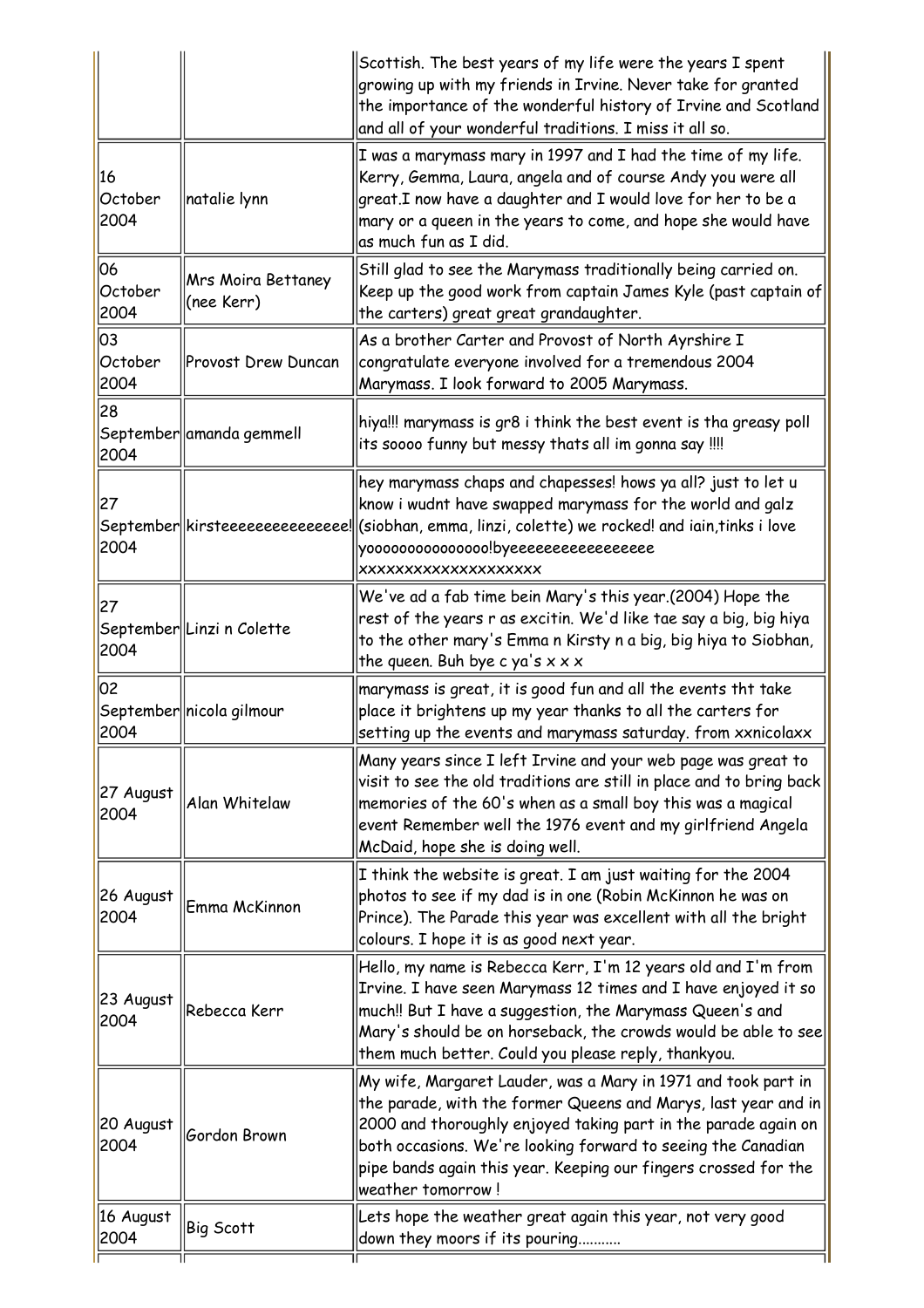| 2004                   | 08 August   Sadie Stewart        | Great site, have put it in my favourites. I have loved 'Murmuss'<br>since I was a kid whe I used to go and watch my grandfather -<br>'Wee Boabbie Smith' (whom I am sure many people remember)<br>- play the drums in the pipe bands, flute bands and accordion<br>bands over the years. I even walked in the parade several times<br>as a member of the young Covenanters Accordion Band,<br>Killwinning, from 1968 - 1971 and again in 1995 when I came out<br>of retirement to walk with the Silver Star, Irvine, in their last<br>Marymass parade before they disbanded. I had forgotten what<br>$ a $ long 'walk' it was and just how heavy an accordion can be, but<br>it was fun to do it one last time. I wish the queen and her marys<br>aw ra best for this year. |
|------------------------|----------------------------------|-----------------------------------------------------------------------------------------------------------------------------------------------------------------------------------------------------------------------------------------------------------------------------------------------------------------------------------------------------------------------------------------------------------------------------------------------------------------------------------------------------------------------------------------------------------------------------------------------------------------------------------------------------------------------------------------------------------------------------------------------------------------------------|
| 08 August<br>2004      | david cowan                      | fantastic to see marymass still going i remember 1971, At the<br>time i was at irvine royal (spent 18 months there)                                                                                                                                                                                                                                                                                                                                                                                                                                                                                                                                                                                                                                                         |
| 04 August<br>2004      | Chris Robertson &<br>Jodie Scott | Just a message to wish Colette Robertson all the luck in the<br>world for Marymass 2004! We are both so proud of you in being<br>a Mary this year!! Can't wait to come back home in a fortnight<br>to see you on the big day!!! CONGRATULATIONS TO YOU!!!                                                                                                                                                                                                                                                                                                                                                                                                                                                                                                                   |
| 05 July<br>2004        | <b>Benedicte Shek</b>            | I left Irvine in 1988 and have been meaning to come back for<br>Marymass in ages and want to bring my son and partner to see<br>what a great event it is. The last one I remember going to must<br>have been in 1986/87when I was a bitty disappointed when I<br>didn't get picked as one of the Marys! My first memories was<br>having a shot on one of the Clydesdales when I was a little tot<br>with a dear friend John, my old next door neighbour in Mill<br>Crescent. My favourite though, was definetly the pipe bands<br>who always made me feel really proud. I'll endeavour to return<br>this year. Great website and thanks for providing some good<br>nostalgia!                                                                                               |
| 15 June<br>2004        | <b>Brian Mitchell</b>            | just found your site and it brought back memories of my<br>younger years when my father, David Mitchell used to leave the<br>house on a Friday night to dress the clydesdale horses for the<br>show.I think he was quite successfull at this.I remember he<br>used to dress horses for i think Noble of crossgates farm?If<br>anyone remembers him or has any pictures they would like to $\,$<br>share please contact me.                                                                                                                                                                                                                                                                                                                                                  |
| 13 June<br>2004        | Siobhan King                     | Hiya!Im this years Queen,i want to say thanks 4 pickin me! The<br>website is really good, im looking 4ward to all the events!                                                                                                                                                                                                                                                                                                                                                                                                                                                                                                                                                                                                                                               |
| 13 June<br>2004        | <b>Hayley Cole</b>               | Hiya to ma wee marymass mary Emma robertson. Shes done fab<br>n shes a mary this year well done emz luv ya loads xxxxxxxx                                                                                                                                                                                                                                                                                                                                                                                                                                                                                                                                                                                                                                                   |
| 06 June<br>2004        | cassandra green                  | hi i have entered for the marymass queen and think this site is<br>great for finding out information and i love looking back at all<br>the other queens and marys                                                                                                                                                                                                                                                                                                                                                                                                                                                                                                                                                                                                           |
| 06 June<br>2004        | Eilidh Houston                   | Hi i have entered to become a marymass mary this year. I found<br>out alot from this site and im sure it will come in handy. Thanx                                                                                                                                                                                                                                                                                                                                                                                                                                                                                                                                                                                                                                          |
| 06 June<br>2004        | Nicola Byron                     | Hey, I have entered in to be the Marymass queen and i'd like to<br>say that this website has given me all the necesary information<br>i need thanx                                                                                                                                                                                                                                                                                                                                                                                                                                                                                                                                                                                                                          |
| 19<br>February<br>2004 | DShearman                        | Hi folk hoz u all daeing? I was the top man in 2003 G.P and won.<br>Along wae Tam Turner, Wee skinny Gordon, Davy Cambell, Rab<br>Davidson and Tams uncle Wully. I promised my self that i would<br>b there on 21st of Aug 2004 but it looks like i won't be there<br>compete. With any luck i'll be in irvine in 05 to get covered in                                                                                                                                                                                                                                                                                                                                                                                                                                      |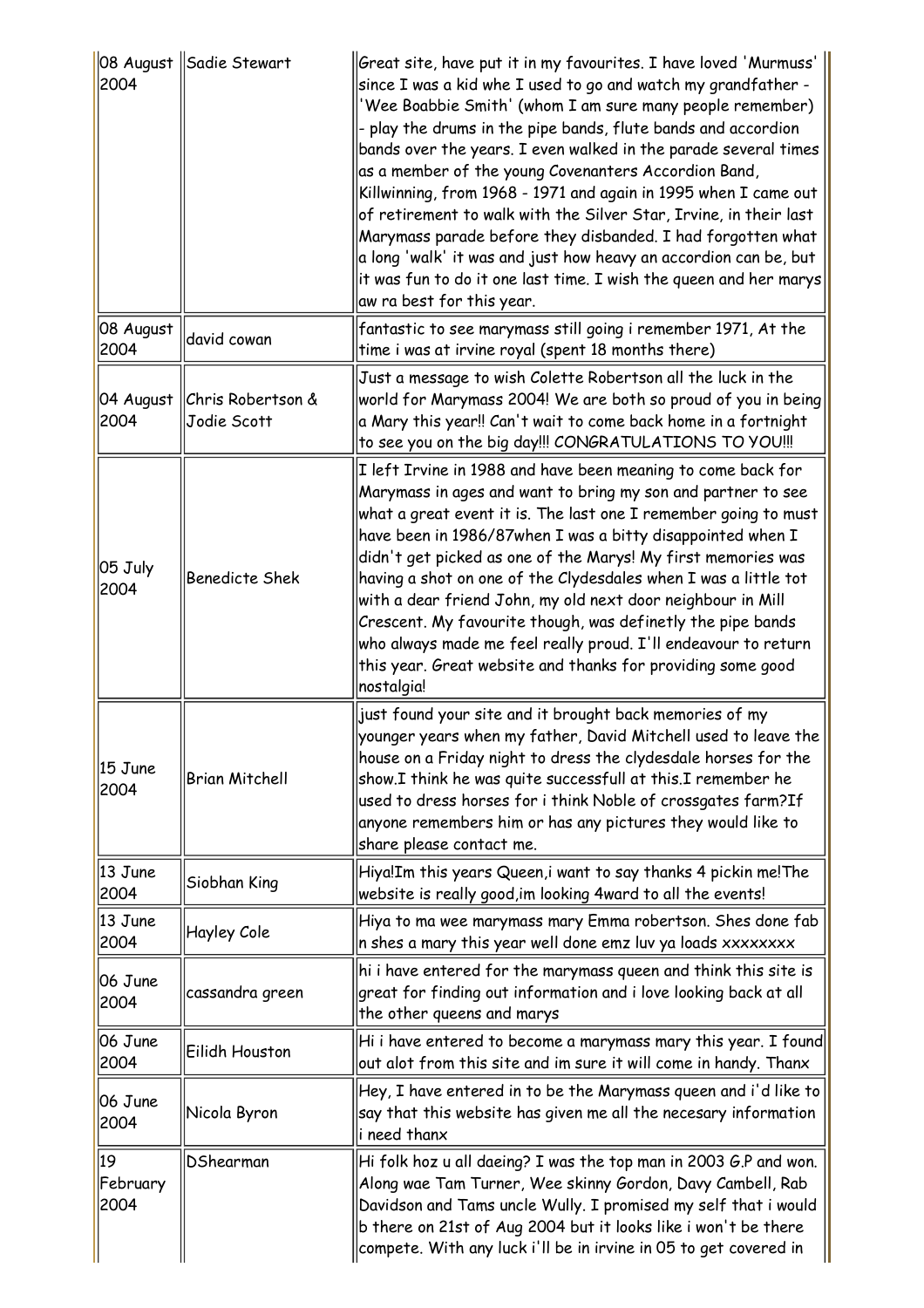|                                   |                         | grease, covered in Miller and hopefully be able to hold my head<br>up high with Ham in Hand. No promises though. just want to<br>thank the boys and wish them all the best for their effot, their<br>guts and determinedness. cheers!!! Toodaloo                                                                                                                                                                                                                                                                                 |
|-----------------------------------|-------------------------|----------------------------------------------------------------------------------------------------------------------------------------------------------------------------------------------------------------------------------------------------------------------------------------------------------------------------------------------------------------------------------------------------------------------------------------------------------------------------------------------------------------------------------|
| 22<br>October<br>2003             | <b>Ian Middleton</b>    | Left Irvine in 1968 to join the Army. Now nearing retirement<br>from the Fire Service. Still travel from West Dunbartonshire<br>to see my Mother (82) and my sister but still like to remember<br>the town as it was. Remember the lorries trying to get round<br>the Cross at Cousars the Saddlers shop? Remember the Shows<br>going to the Go'Fields for the Marymass Fair?That was the<br>Town I was born in and grew up in. Not the same now. Not sorry<br>I left all these years ago. It is not the same town I grew up in. |
| 16<br>October<br>2003             | Donald Miller           | I left Irvine 20 years ago to seek fame and fortune in England.<br>Alas I found neither and looking at this site makes me very<br>homesick. Keep up the good work for the future                                                                                                                                                                                                                                                                                                                                                 |
| 01<br>October<br>2003             | David James<br>Shearman | We climbed up that big greasy pole. We won over that big<br>greasy pole and next year we're gonnae beat that big greasy<br>pole again.                                                                                                                                                                                                                                                                                                                                                                                           |
| 18<br>September  lawrence<br>2003 |                         | hi just like to say hi to ma wee marymess mary ma girlfriend<br>marissa gemmel she looked lovely bye bye                                                                                                                                                                                                                                                                                                                                                                                                                         |
| 26 August<br>2003                 | Gerry Ward              | Congratulations on another successful Marymass this year<br>(2003) and I must compliment you on a very impressive and<br>proffessional website, your webmaster deserves a raise. I am<br>looking forward to taking part next year with the Canadian<br>Massed Pipes and Drums. Wishing you continued success, Gerry<br>Ward, Royal Canadian Legion Branch 66 Pipes and Drums,<br>Toronto.<br>http://members.rogers.com/2001jamesward/index.html                                                                                  |
| 24 August<br>2003                 | claire main             | has marymass changed over the years and how                                                                                                                                                                                                                                                                                                                                                                                                                                                                                      |
| 21 August<br>2003                 | Stephanie               | Hiya this is a kool website am usinit to do my Marymass project.<br>It tells u everything I am lookin for.                                                                                                                                                                                                                                                                                                                                                                                                                       |
| 19 August<br>2003                 | Eilidh Houston          | Hi there I love marymass having been in it for 9 years this year.<br>My family have been in it loads of times and I like all the rides<br>and lead up events. CYA                                                                                                                                                                                                                                                                                                                                                                |
| 17 August<br>2003                 | anon                    | 3am in the morning, what do I do a search on?? "Marymass" of<br>course:) nice site you got going here, Im looking forward to<br>this years photo additions.                                                                                                                                                                                                                                                                                                                                                                      |
| 11 August<br>2003                 | Ann Hollas              | had a browse and love it all the best for 2003                                                                                                                                                                                                                                                                                                                                                                                                                                                                                   |
| 04 August<br>2003                 | Edith Burnett           | I no longer reside in Irvine, but when i view you web pages, it<br>brings back lots of fond memeories. Keep up the wonderful<br>work.                                                                                                                                                                                                                                                                                                                                                                                            |
| 12 June<br>2003                   | Stacey Kavanagh         | Congratulations to this years Queen elect Jennifer and the<br>four marys I wish you all the the best of luck and I hope you<br>enjoy the whole experience as much as the marys and me.<br>Remember to keep smiling and have fun!                                                                                                                                                                                                                                                                                                 |
| 11 June<br>2003                   | Natalie Timothy         | Great web site. one of my best friends is the mary this year.<br>(marissa gemmell) and im so happy for her.                                                                                                                                                                                                                                                                                                                                                                                                                      |
| 10 June<br>2003                   | leanne brown            | I was a Mary in 2001 the experience is brilliant and I had a very<br>good time, sad that it is all over but I wish this years Queen                                                                                                                                                                                                                                                                                                                                                                                              |